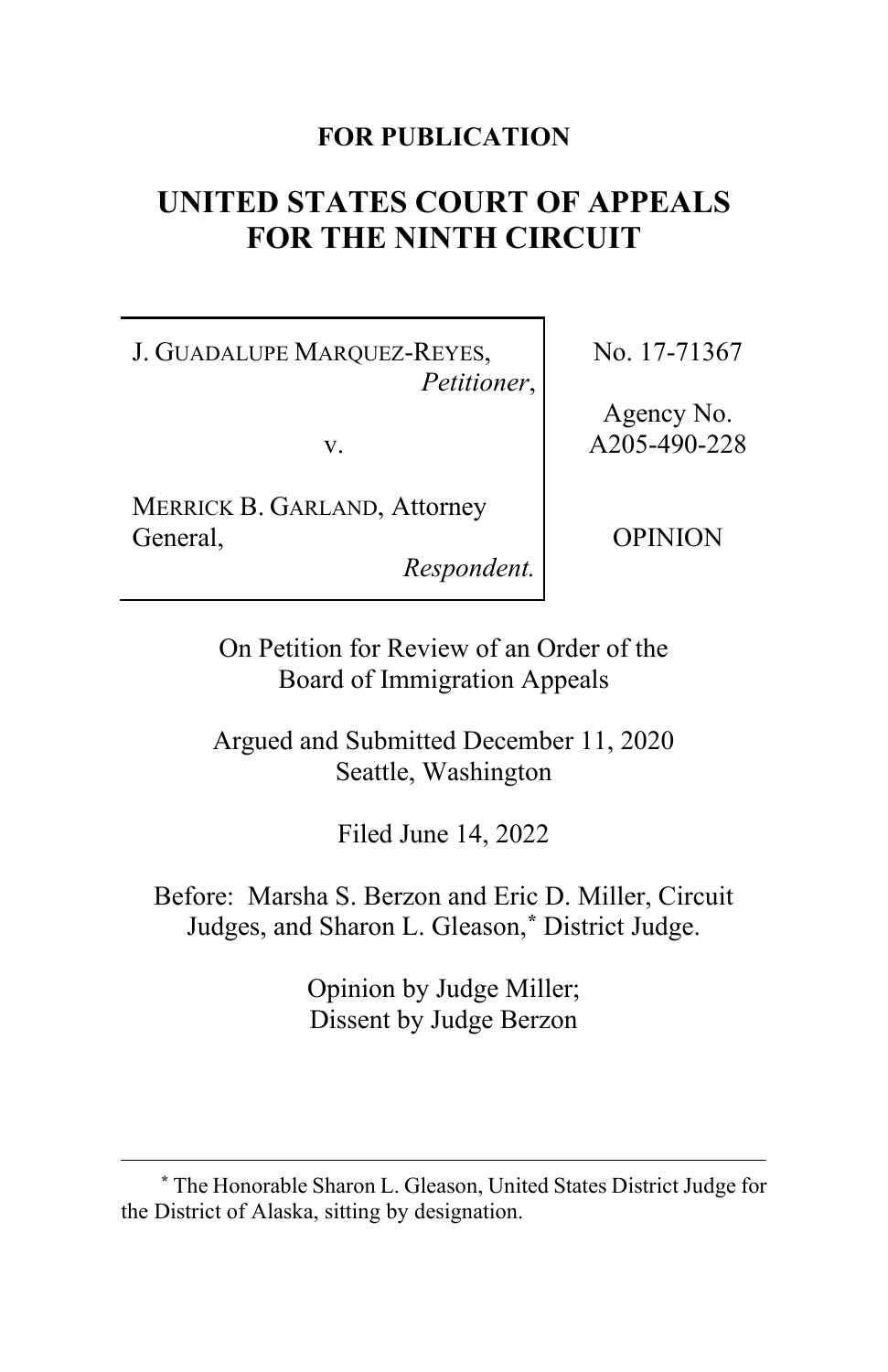# **SUMMARY[\\*\\*](#page-1-0)**

### **Immigration**

Denying J. Guadalupe Marquez-Reyes's petition for review of a decision of the Board of Immigration Appeals, the panel held that: 1) 8 U.S.C.  $\S$  1182(a)(6)(E)(i), the statute that makes a noncitizen removable or ineligible for certain relief due to alien smuggling, is not facially overbroad under the First Amendment, is not unconstitutionally vague, and does not violate equal protection; and 2) the agency did not abuse its discretion in denying administrative closure.

Applicants for cancellation of removal must establish that they have been "of good moral character," for the previous ten years, and section 1101(f)(3) defines "good moral character," to exclude anyone described in the aliensmuggling provision at section  $1182(a)(6)(E)(i)$ . Marquez-Reyes conceded that he "encouraged" his son to enter the country illegally, and was found ineligible for cancellation on that ground.

In challenging section  $1182(a)(6)(E)(i)$  on First Amendment grounds, Marquez-Reyes did not argue that he engaged in protected speech (he did not say what he actually said or did); rather, he argued that the section was facially overbroad. The panel first analyzed the text of section  $1182(a)(6)(E)(i)$ , which renders inadmissible any alien who "knowingly has encouraged, induced, assisted, abetted, or aided any other alien to enter or to try to enter the United States in violation of law." Marquez-Reyes urged the court

<span id="page-1-0"></span>**<sup>\*\*</sup>** This summary constitutes no part of the opinion of the court. It has been prepared by court staff for the convenience of the reader.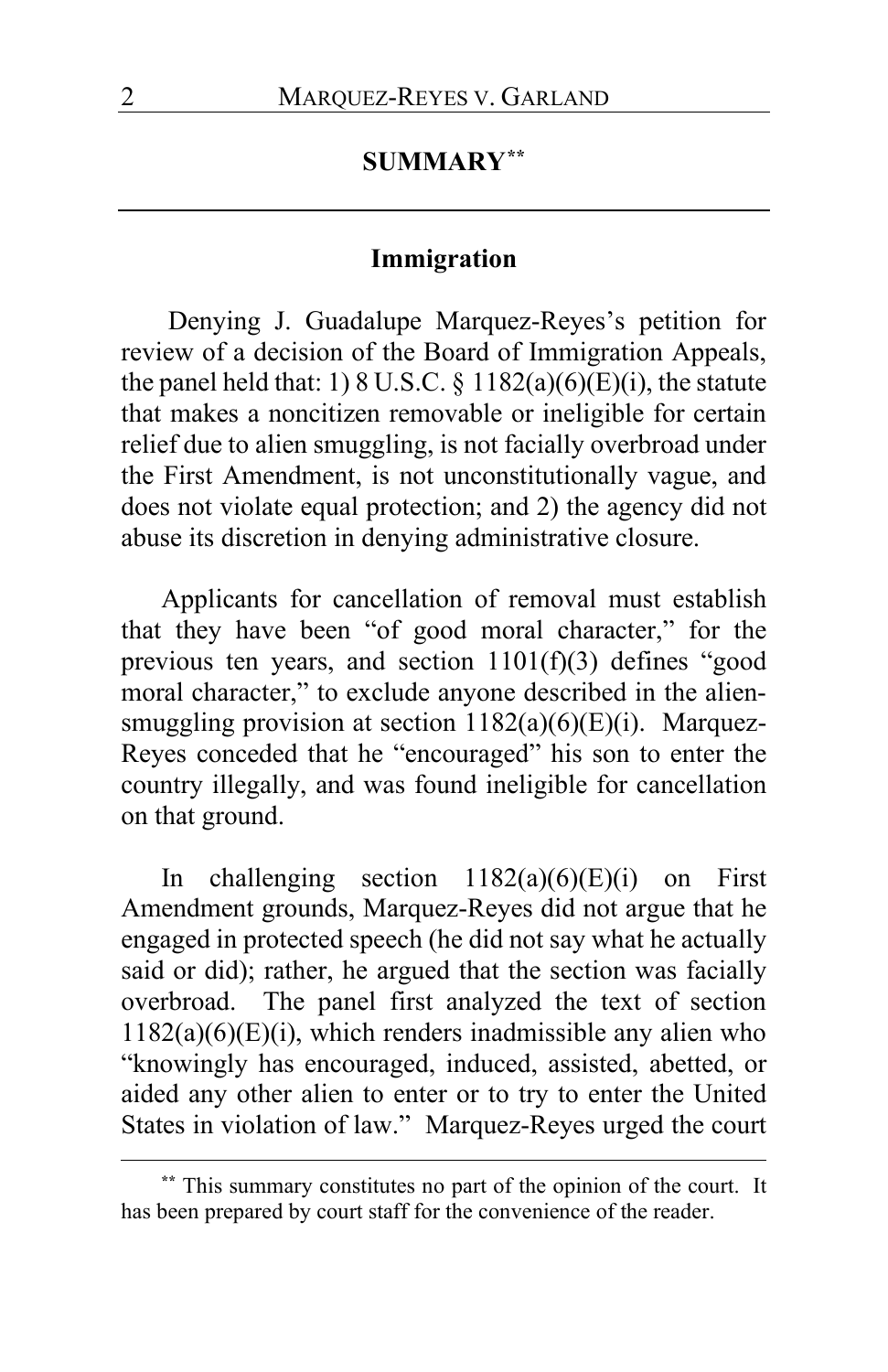to apply the ordinary meaning of "encourage," arguing that this definition encompasses a wide range of protected speech.

However, the panel held that "encouraged" here refers to the narrower, criminal law sense of soliciting or aiding and abetting criminal conduct. The panel explained that its interpretation was supported by: 1) the structure of the section—the other verbs in the provision connote complicity in a specific criminal act and, by contrast, the broad meaning of "encourage" that Marquez-Reyes advocated did not fit naturally with those verbs; 2) the title of section  $-$ "Smugglers"—and the fact that courts have interpreted smuggling to require affirmative assistance; 3) the remainder of the section—that the object of the encouragement must be an alien's entry "in violation of law" —and the fact that the statute applies only when the conduct has been undertaken "knowingly" (thus reinforcing that the statute targets involvement in specific criminal conduct); and 4) prior cases addressing section  $1182(a)(6)(E)(i)$ .

The panel rejected Marquez-Reyes's contention that its interpretation creates overlap with the other verbs in the section, explaining that, because no interpretation could avoid excess language here, the canon against superfluity had limited force. Further, the panel explained that, even if the panel had doubt about its interpretation, the canon of constitutional avoidance would militate in its favor.

Next, the panel considered whether section  $1182(a)(6)(E)(i)$  covers a substantial amount of protected speech. The panel concluded that a significant portion of speech that might fall within the statute's scope is unprotected. The panel explained that: 1) because the section targets conduct that solicits, aids, or abets the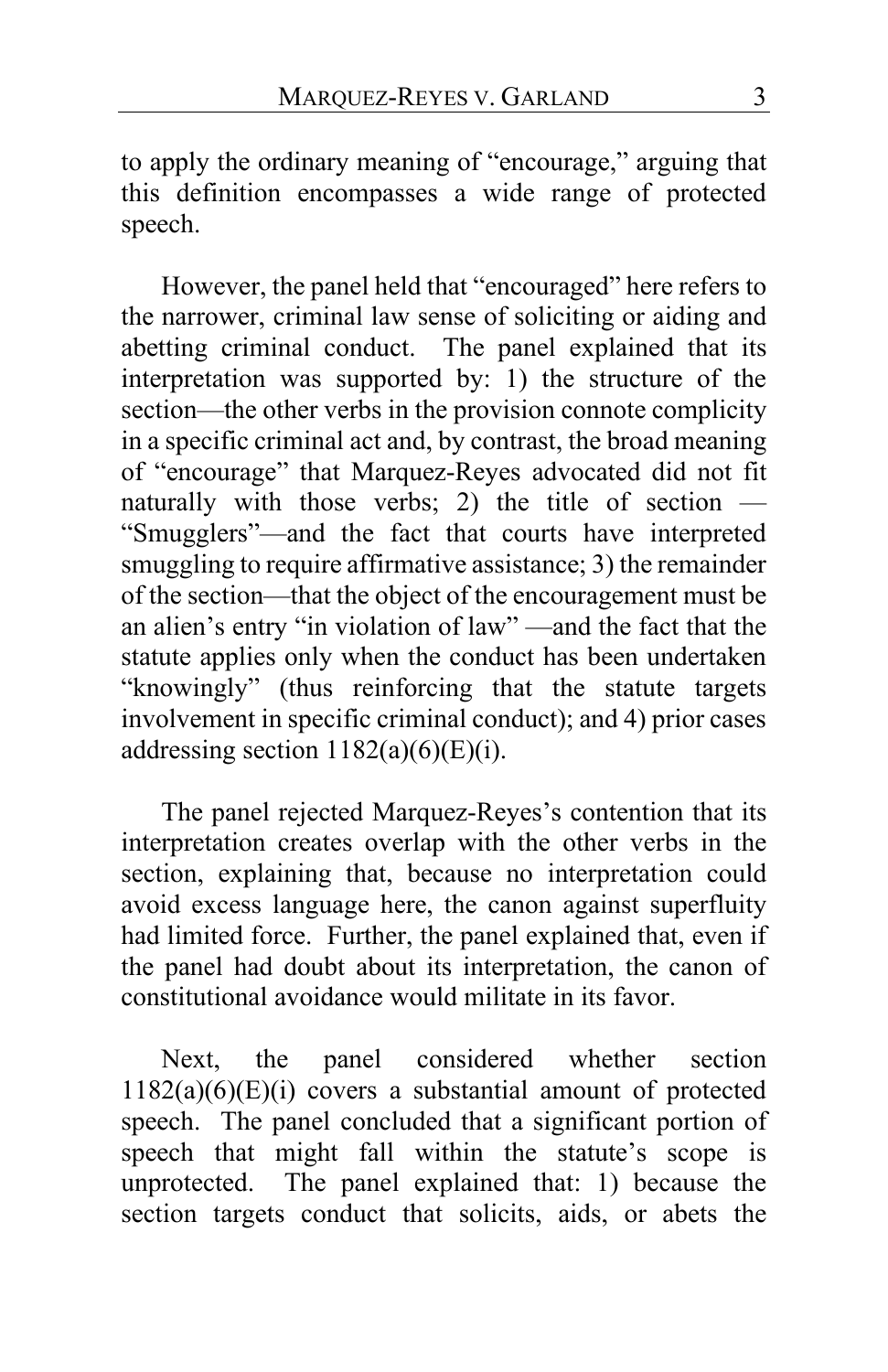commission of a federal crime, it has many legitimate applications that do not involve speech at all (such as paying smugglers); 2) to the extent that cases under the section have involved speech, that speech was accompanied by some affirmative act; and 3) it was telling that Marquez-Reyes was unable to identify any instance in which a court has applied the section in the manner that he advocated.

The panel also concluded that the statute does not reach mere advocacy because it requires some specific intent to facilitate the commission of another's crime. The panel distinguished this case from recent cases where this court found the term "encourage" in other statutes to be facially overbroad: *United States v. Hansen*, 25 F.4th 1103 (9th Cir. 2022), and *United States v. Rundo*, 990 F.3d 709 (9th Cir. 2021) (per curiam).

Next, the panel rejected Marquez-Reyes's argument that section  $1182(a)(6)(E)(i)$  is unconstitutionally vague. The panel concluded that his concession that he "encouraged" his son's unlawful entry foreclosed his facial challenge because an individual who has engaged in conduct that is clearly covered by a statute cannot complain of vagueness as applied to others.

The panel also rejected Marquez-Reyes's equal protection challenge, which was based on the fact that waivers of the alien-smuggling bar are available for certain noncitizens seeking admission or adjustment of status, but not for those seeking cancellation. Applying rational basis scrutiny, the panel observed that (in a different context), this court concluded that it was rational for Congress to allow such waivers only to persons who have complied with immigration laws, and not to those who entered without inspection and then attempted to smuggle others.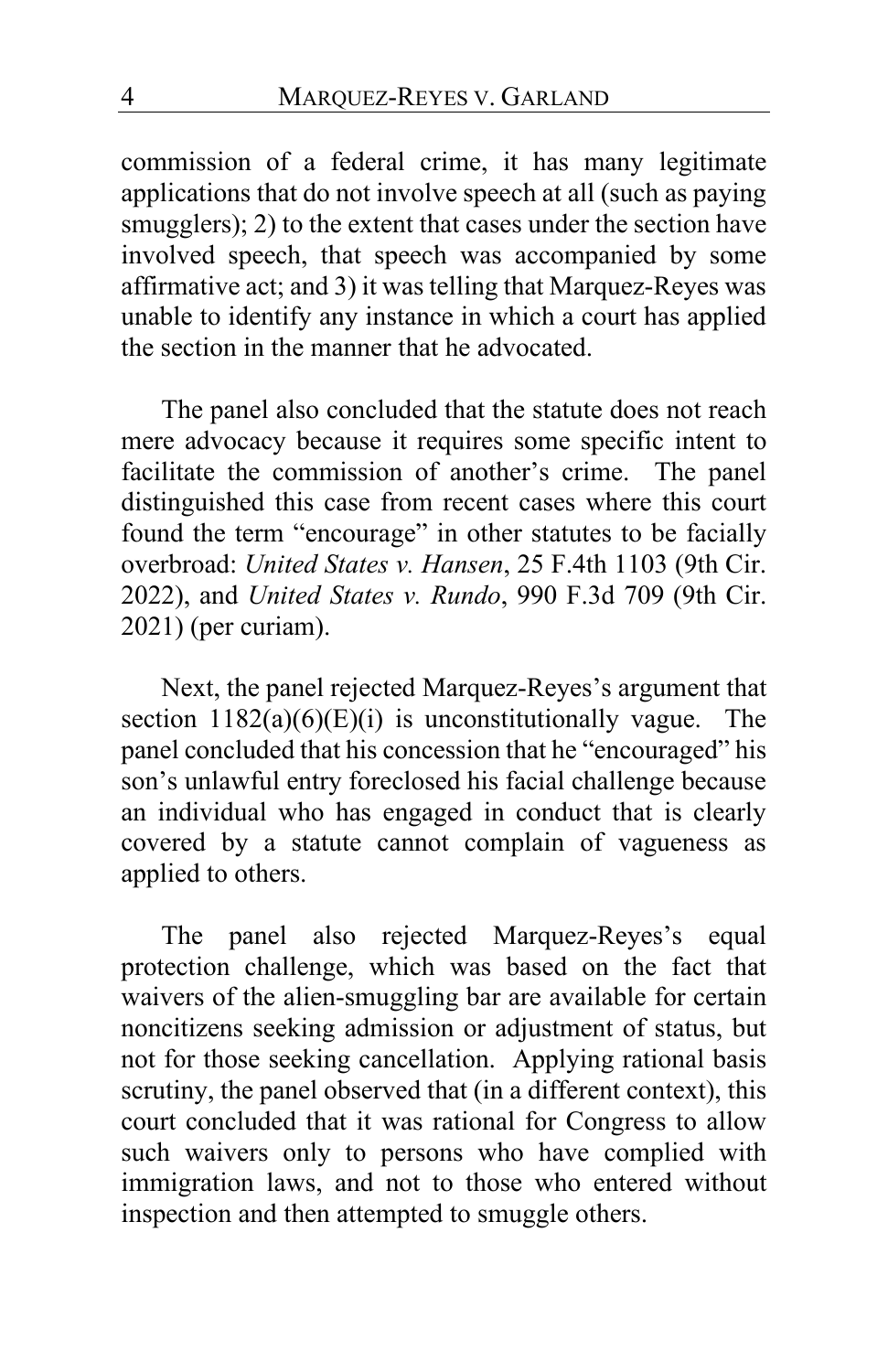Finally, the panel held that the agency did not abuse its discretion in denying administrative closure, explaining that the agency considered the applicable factors and explained its conclusions. The panel also rejected Marquez-Reyes's reliance on a BIA case that was decided after the IJ's decision and noted that the BIA's de novo review made any error by the IJ harmless.

Dissenting, Judge Berzon wrote that the majority's holding is inconsistent with *Rundo* and *Hansen* and illogical on its own terms. She also wrote that, construed in accordance with its ordinary meaning, "encouraged" includes a wide swath of constitutionally protected speech. Judge Berzon explained that *Rundo* and *Hansen* have demonstrated that a statutory provision that penalizes "encouraging" someone to do something runs a serious risk of chilling speech by covering a substantial amount of protected speech, compared to its legitimate sweep. The majority strained to avoid this problem by interpreting "encouraged," improbably, to cover only speech closely connected to a crime—but, as Judge Berzon explained, not closely enough to survive First Amendment invalidity. Because, in Judge Berzon's view, the majority's approach was an untenable statutory interpretation and also one insufficient to save the statute from invalidity, she would instead adopt *Rundo*'s solution and sever the word "encouraged" from section  $1182(a)(6)(E)(i)$ .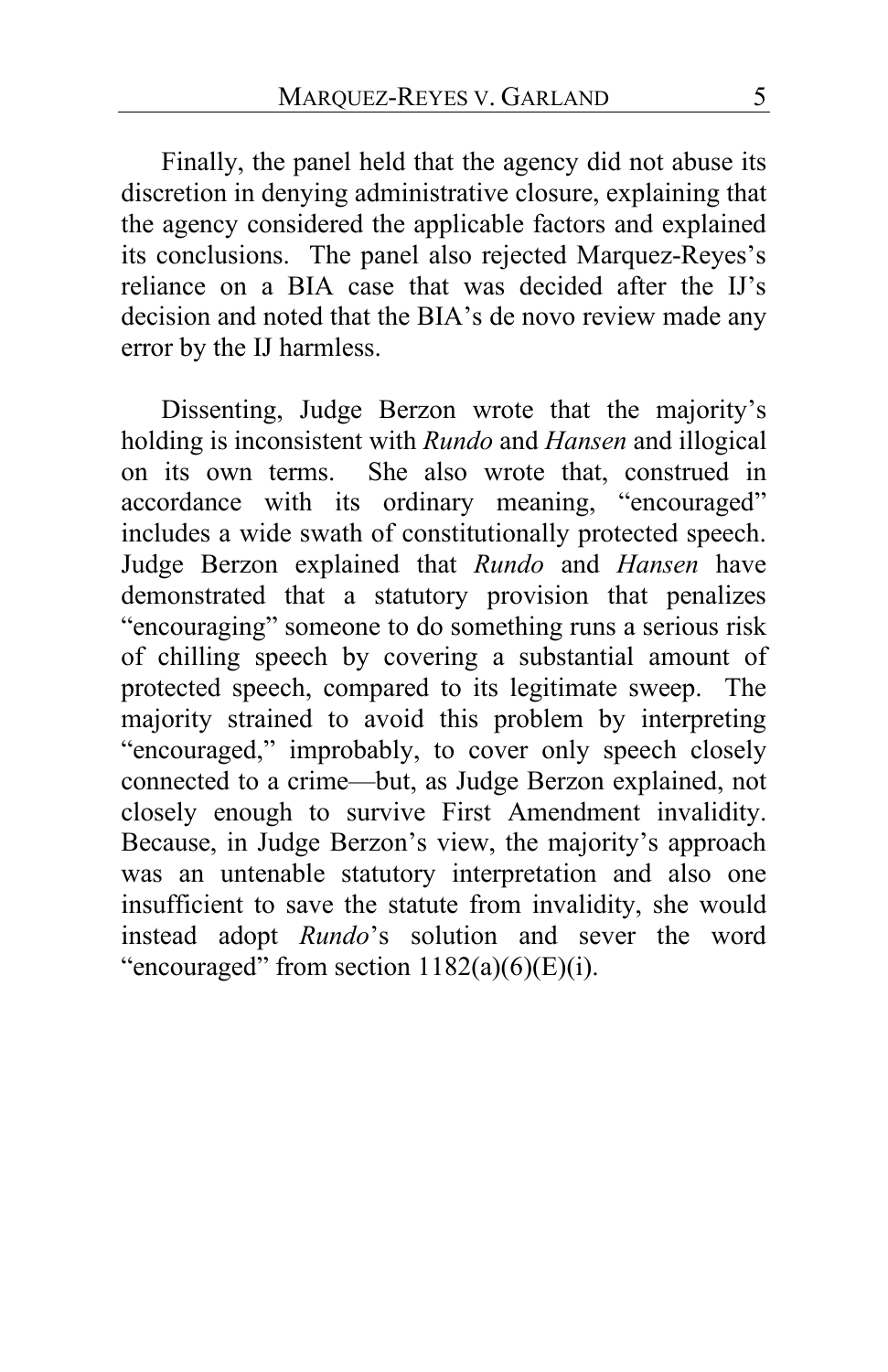### **COUNSEL**

Benjamin E. Stein (argued) and Henry Cruz, Rios & Cruz P.S., Seattle, Washington, for Petitioner.

Craig A. Newell Jr. (argued), Trial Attorney; Emily Anne Radford, Assistant Director; Office of Immigration Litigation, Civil Division, United States Department of Justice, Washington, D.C.; for Respondent.

#### **OPINION**

MILLER, Circuit Judge:

J. Guadalupe Marquez-Reyes, a native and citizen of Mexico, petitions for review of a decision of the Board of Immigration Appeals denying his request to administratively close his removal proceedings. An immigration judge ordered Marquez-Reyes removed from the United States after he admitted that he had committed acts that disqualified him from obtaining cancellation of removal: He twice "encouraged" his eldest son to enter the United States illegally. Marquez-Reyes now argues that the "encouraged" component of the alien-smuggling statute, 8 U.S.C.  $§ 1182(a)(6)(E)(i)$ , is unconstitutionally overbroad under the First Amendment, that it is unconstitutionally vague, and that it violates the equal-protection component of the Due Process Clause. He also contends that the agency abused its discretion in denying his motion for administrative closure. Because Marquez-Reyes's constitutional challenges lack merit and the agency did not abuse its discretion, we deny the petition.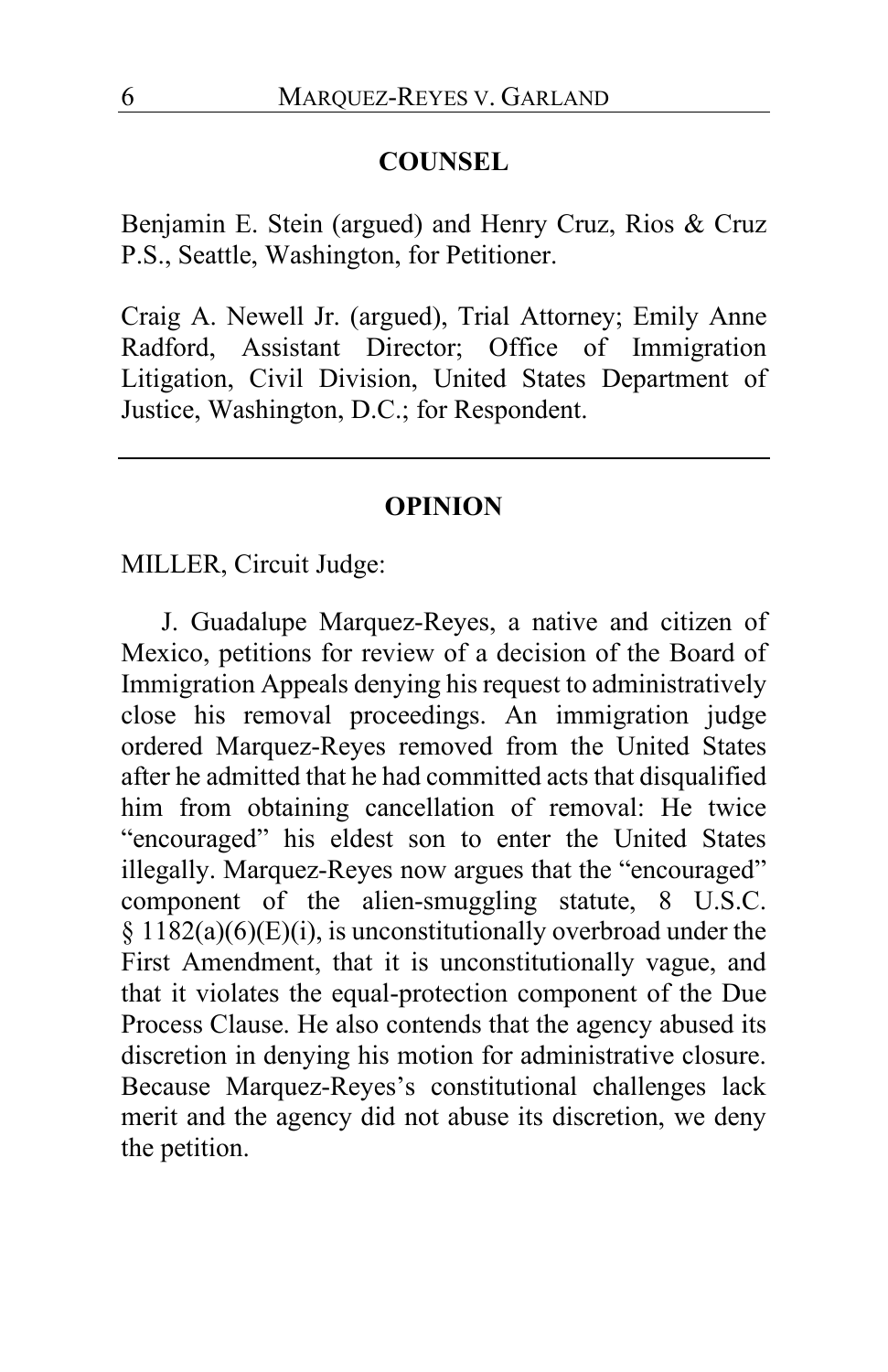I

Marquez-Reyes entered the United States without inspection in 1998 and has lived here ever since. In 2013, the government opened removal proceedings against him. Marquez-Reyes conceded that he was removable but requested cancellation of removal. At his final hearing, however, Marquez-Reyes admitted that he was ineligible for cancellation of removal because he had twice "encouraged" his son (who is not a United States citizen) to enter the country illegally, once in October 2010 and again in February 2011. Marquez-Reyes did not say—and the record does not otherwise reveal—just what he said or did by way of encouragement. Nevertheless, the admission was legally significant. Only those who have been "of good moral character" for the previous ten years are eligible for cancellation of removal. 8 U.S.C.  $\S$  1229b(b)(1)(B). But "good moral character" is defined to exclude anyone described in section 1182(a)(6)(E), *see id.* § 1101(f)(3); and that provision, in turn, provides for the inadmissibility of any alien who "knowingly has encouraged, induced, assisted, abetted, or aided any other alien to enter or to try to enter the United States in violation of law," *id.* § 1182(a)(6)(E)(i).

To avoid that statutory barrier, Marquez-Reyes asked the immigration judge to administratively close his removal proceedings for approximately five years so that he could accrue the necessary time to become eligible for a finding of "good moral character" and thereby qualify for cancellation of removal. The immigration judge denied his request and ordered him removed. The Board of Immigration Appeals dismissed his appeal.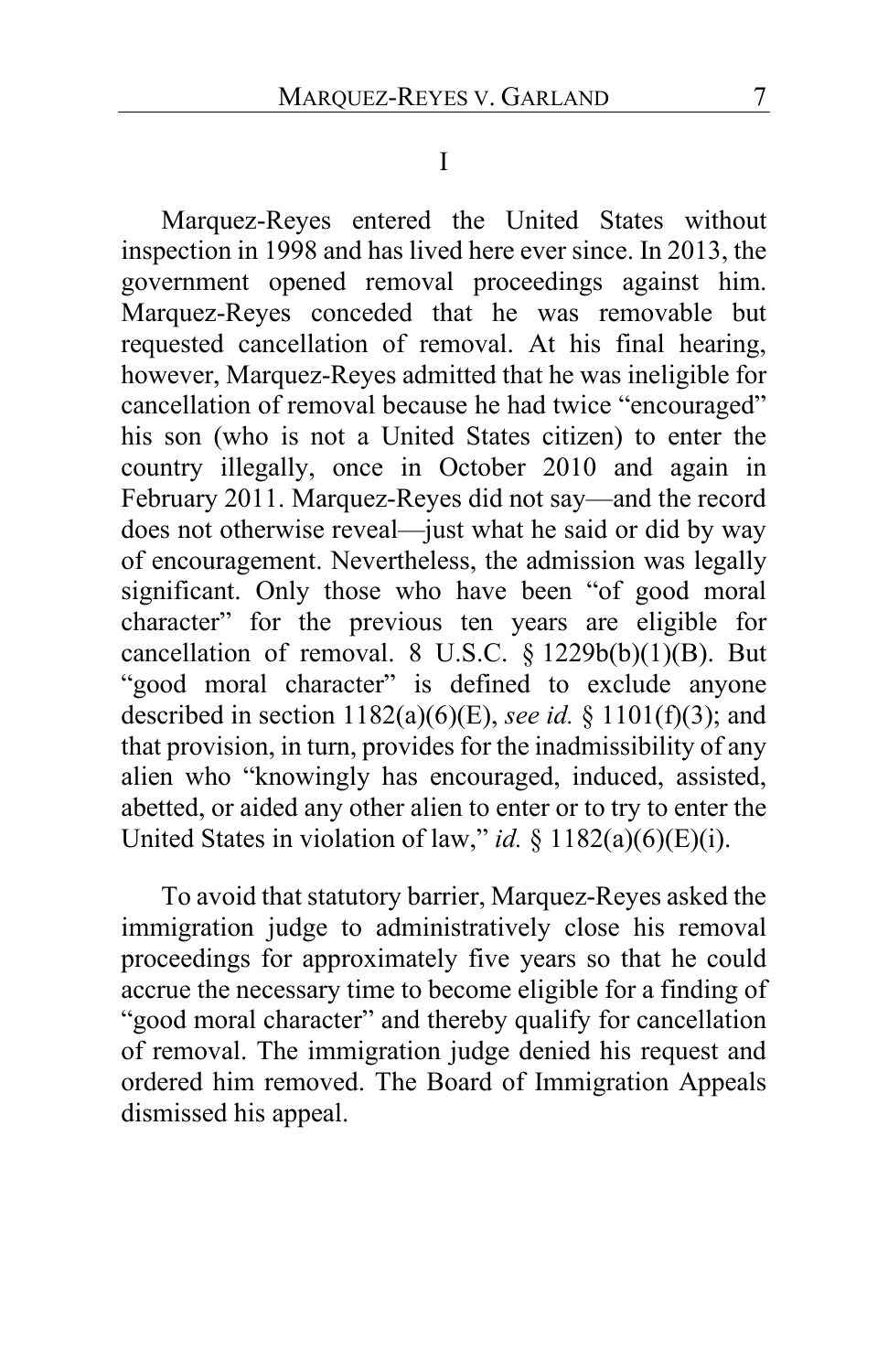#### II

We begin with Marquez-Reyes's claim that section  $1182(a)(6)(E)(i)$  is facially overbroad under the First Amendment. We review de novo whether the statute is constitutional. *Ledezma-Cosino v. Sessions*, 857 F.3d 1042, 1045–46 (9th Cir. 2017) (en banc).

Marquez-Reyes does not argue that he engaged in constitutionally protected speech, such that applying the statute to him would violate the First Amendment. He could not make such an argument because he has carefully avoided describing what his speech was, or even whether he engaged in speech at all. Instead, all he has told us is that he "encouraged" his son to enter the United States illegally and, as we will see, the parties disagree about what "encouraged" means in section  $1182(a)(6)(E)(i)$ .

In most contexts, "a person to whom a statute may constitutionally be applied may not challenge that statute on the ground that it may conceivably be applied unconstitutionally to others in situations not before the Court." *Los Angeles Police Dep't v. United Reporting Publ'g Corp*., 528 U.S. 32, 38 (1999) (quoting *New York v. Ferber*, 458 U.S. 747, 767 (1982)). That rule reflects the important constitutional principles "that under our constitutional system courts are not roving commissions assigned to pass judgment on the validity of the Nation's laws" and that ruling on the constitutionality of a statute is "justified only out of the necessity of adjudicating rights in particular cases between the litigants brought before the Court." *Broadrick v. Oklahoma*, 413 U.S. 601, 610–11 (1973); *see United States v. Sineneng-Smith*, 140 S. Ct. 1575, 1586–87 (2020) (Thomas, J., concurring).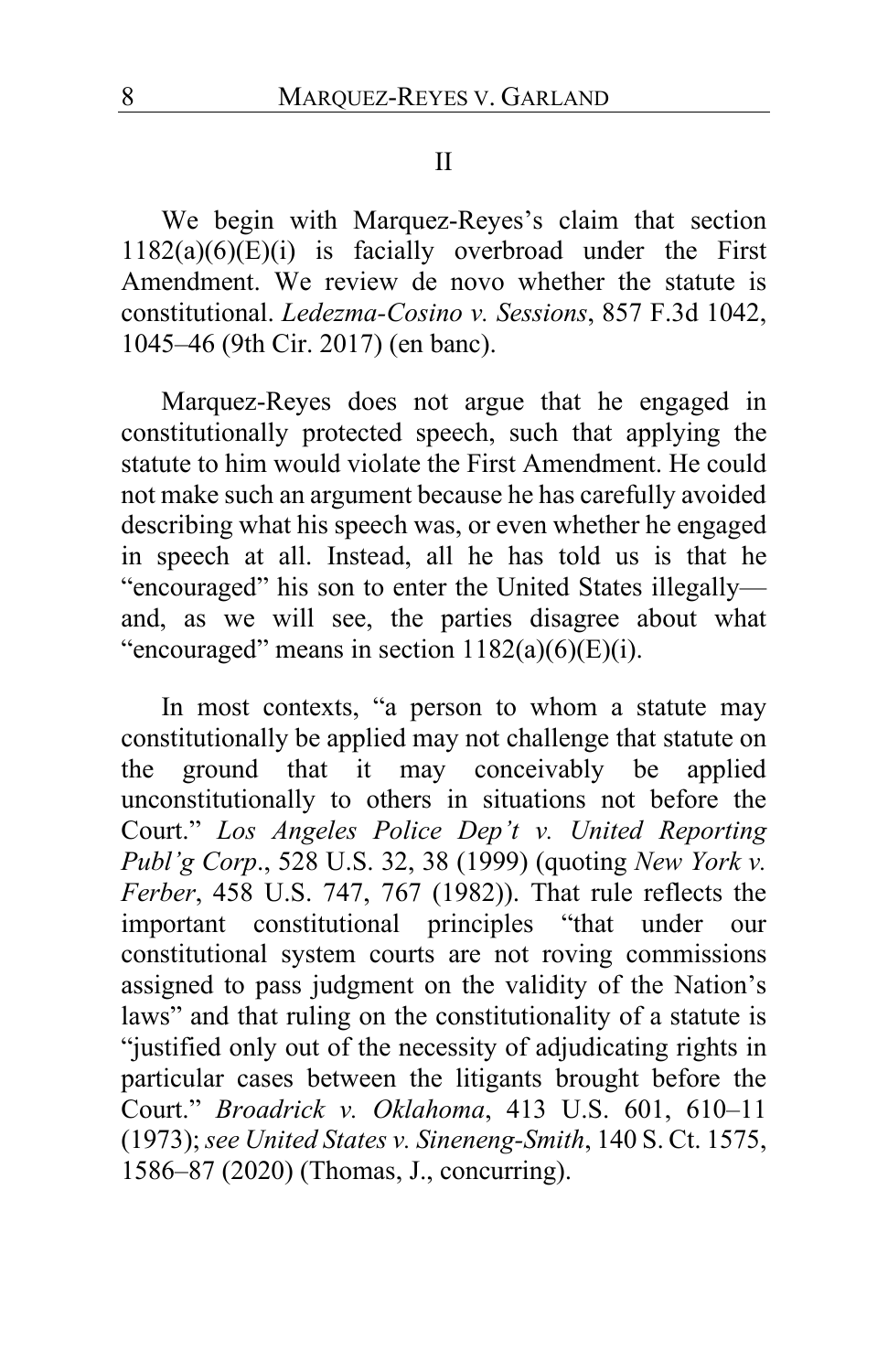Nevertheless, the Supreme Court has recognized a limited exception for certain First Amendment claims. Under the doctrine of overbreadth, litigants may be "permitted to challenge a statute not because their own rights of free expression are violated, but because of a judicial prediction or assumption that the statute's very existence may cause others not before the court to refrain from constitutionally protected speech or expression." *Broadrick*, 413 U.S. at 612; *see Ferber*, 458 U.S. at 768–69.

But the Court has repeatedly cautioned that "overbreadth is 'strong medicine' that is not to be 'casually employed.'" *Sineneng-Smith*, 140 S. Ct. at 1581 (quoting *United States v. Williams*, 553 U.S. 285, 293 (2008)). A statute is not overbroad just because "one can conceive of some impermissible applications." *Members of City Council of L.A. v. Taxpayers for Vincent*, 466 U.S. 789, 800 (1984). Instead, its overbreadth must "be *substantial*, not only in an absolute sense, but also relative to the statute's plainly legitimate sweep." *Williams*, 553 U.S. at 292; *accord Washington State Grange v. Washington State Republican Party*, 552 U.S. 442, 449 n.6 (2008). There must, in other words, be "a realistic danger that the statute itself will significantly compromise recognized First Amendment protections of parties not before the Court." *Acosta v. City of Costa Mesa*, 718 F.3d 800, 811 (9th Cir. 2013) (quoting *Taxpayers for Vincent*, 466 U.S. at 800–01). That standard is not satisfied here.

#### A

We start by construing the statute, as "it is impossible to determine whether a statute reaches too far without first knowing what the statute covers." *Williams*, 553 U.S. at 293. Our analysis begins with the text. *Hall v. United States Dep't of Agric.*, 984 F.3d 825, 837 (9th Cir. 2020). Section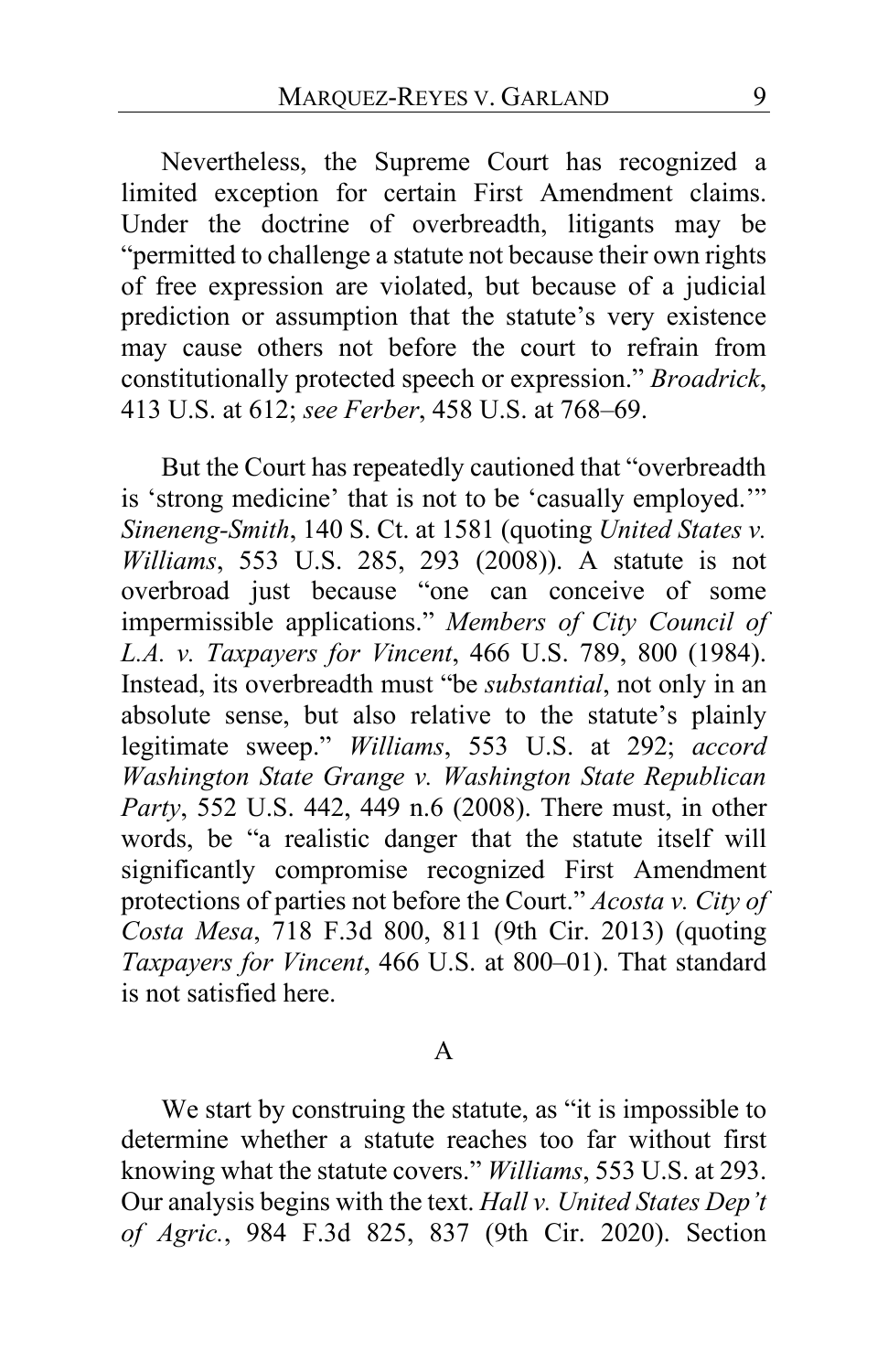$1182(a)(6)(E)(i)$  provides that "[a]ny alien who at any time knowingly has encouraged, induced, assisted, abetted, or aided any other alien to enter or to try to enter the United States in violation of law is inadmissible." The parties' dispute turns on the meaning of "encouraged" in that list of verbs.

The Immigration and Nationality Act does not define "encouraged," and normally, when a statute does not define a term, we apply the term's ordinary meaning. *Mississippi Band of Choctaw Indians v. Holyfield*, 490 U.S. 30, 47 (1989). Marquez-Reyes urges us to do so here and to construe "encourage" based on a dictionary definition: "inspire with courage, spirit, or hope . . . spur on . . . give help or patronage to." *Merriam Webster's Collegiate Dictionary* 410 (11th ed. 2014); *see also United States v. Thum*, 749 F.3d 1143, 1147 (9th Cir. 2014). That definition, he observes, encompasses a wide range of constitutionally protected speech, such as an alien's ordinary conversations with overseas relatives ("I wish you were here with me.") or public demonstrations supporting immigrant rights ("We welcome all immigrants.").

<span id="page-9-0"></span>Sometimes, however, statutory context indicates that a word is not used in its ordinary sense but instead carries a technical or specialized meaning. *See* Antonin Scalia & Bryan A. Garner, *Reading Law: The Interpretation of Legal Texts* 73 (2012). The word "encouraged" has such a meaning in criminal law, where it refers to solicitation or aiding and abetting. *See*, *e.g.*, *Cox v. Louisiana*, 379 U.S. 559, 563 (1965) ("A man may be punished for encouraging the commission of a crime."). Under the Model Penal Code, for example, a person is guilty of criminal solicitation "if with the purpose of promoting or facilitating its commission he commands, *encourages* or requests another person to engage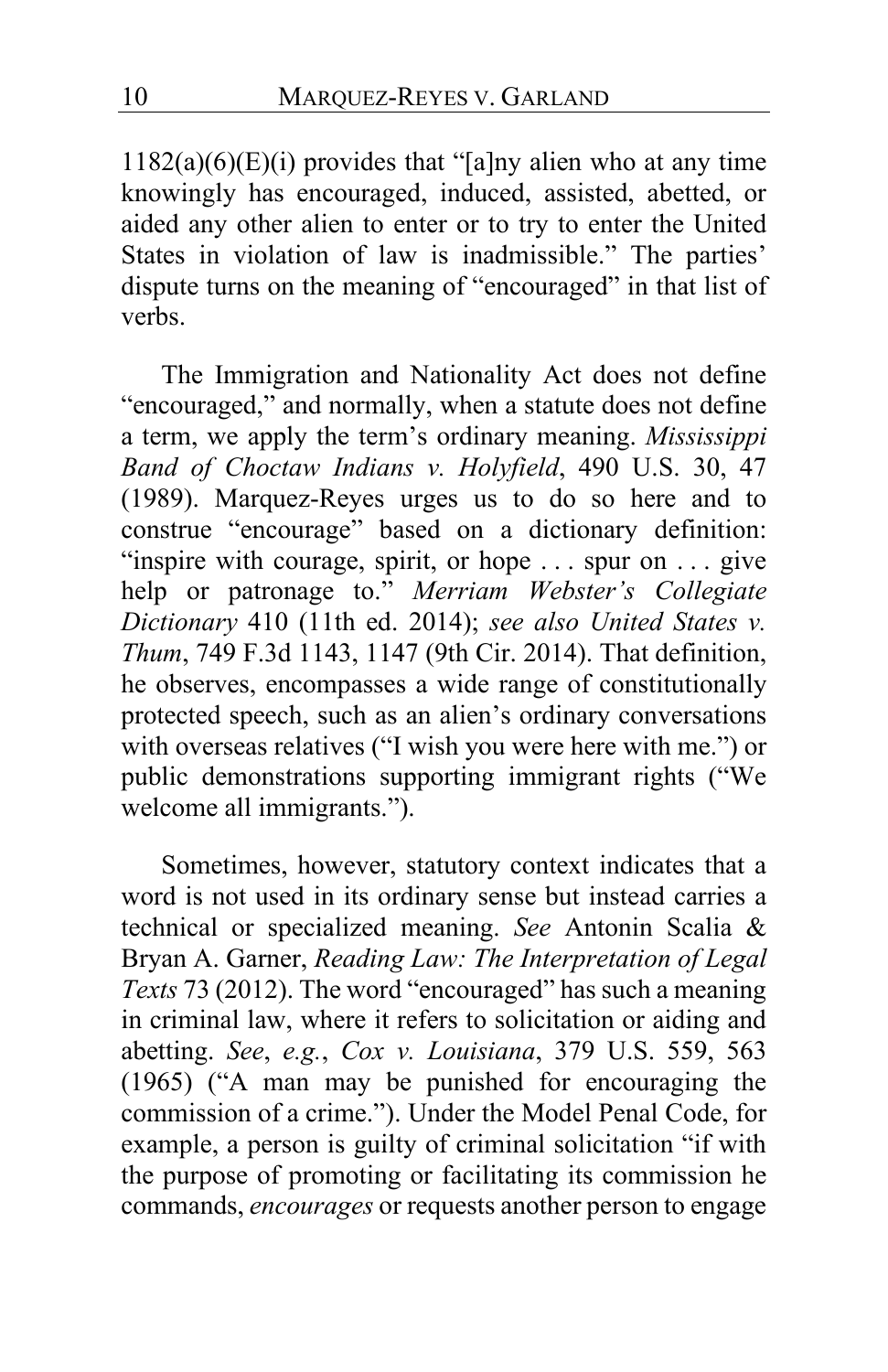<span id="page-10-1"></span>in specific conduct that would constitute such crime." Model Penal Code § 5.02(1) (emphasis added). A number of States have similar laws imposing criminal liability on those who knowingly or purposefully "encourage" the commission of a specific criminal act. *See, e.g.*, Ariz. Rev. Stat. § 13- 1002(A); Haw. Rev. Stat. § 705-510(1); Idaho Code § 18- 2001; Mont. Code § 45-4-101(1); Wash. Rev. Code § 9A.08.020(3)(a)(i). Reflecting that understanding, *Black's Law Dictionary* defines "encourage" as "[t]o instigate; to incite to action; to embolden; [or] to help," with a crossreference to the definition for "aid and abet." *Black's Law Dictionary* 667 (11th ed. 2019); *see id.* at 5 (defining "abet" as "[t]o aid, *encourage*, or assist (someone), esp. in the commission of a crime" (emphasis added)); *Reves v. Ernst & Young*, 507 U.S. 170, 178 (1993) ("'[A]id and abet' 'comprehends all assistance rendered by words, acts, encouragement, support, or presence.'" (quoting *Black's Law Dictionary* 68 (6th ed. 1990))); *Nye & Nissen v. United States*, 168 F.2d 846, 854 (9th Cir. 1948) ("To 'instigate' means to aid, promote, or encourage the commission of an offense. One of its synonyms is 'abet.'" (citation omitted)).

<span id="page-10-0"></span>The structure of section  $1182(a)(6)(E)(i)$  convinces us that Congress used "encourage" in that narrower, criminallaw sense of solicitation or aiding and abetting. Specifically, that interpretation is supported by the *noscitur a sociis*  canon, which instructs that "a word is known by the company it keeps." *McDonnell v. United States*, 136 S. Ct. 2355, 2368 (2016) (quoting *Jarecki v. G.D. Searle & Co.*, 367 U.S. 303, 307 (1961)); *see Williams*, 553 U.S. at 294 ("[A] word is given more precise content by the neighboring words with which it is associated."). The verbs that accompany "encouraged"—namely, "induced, assisted, abetted, or aided"—connote complicity in a specific criminal act. "Aided" and "abetted," in particular, describe textbook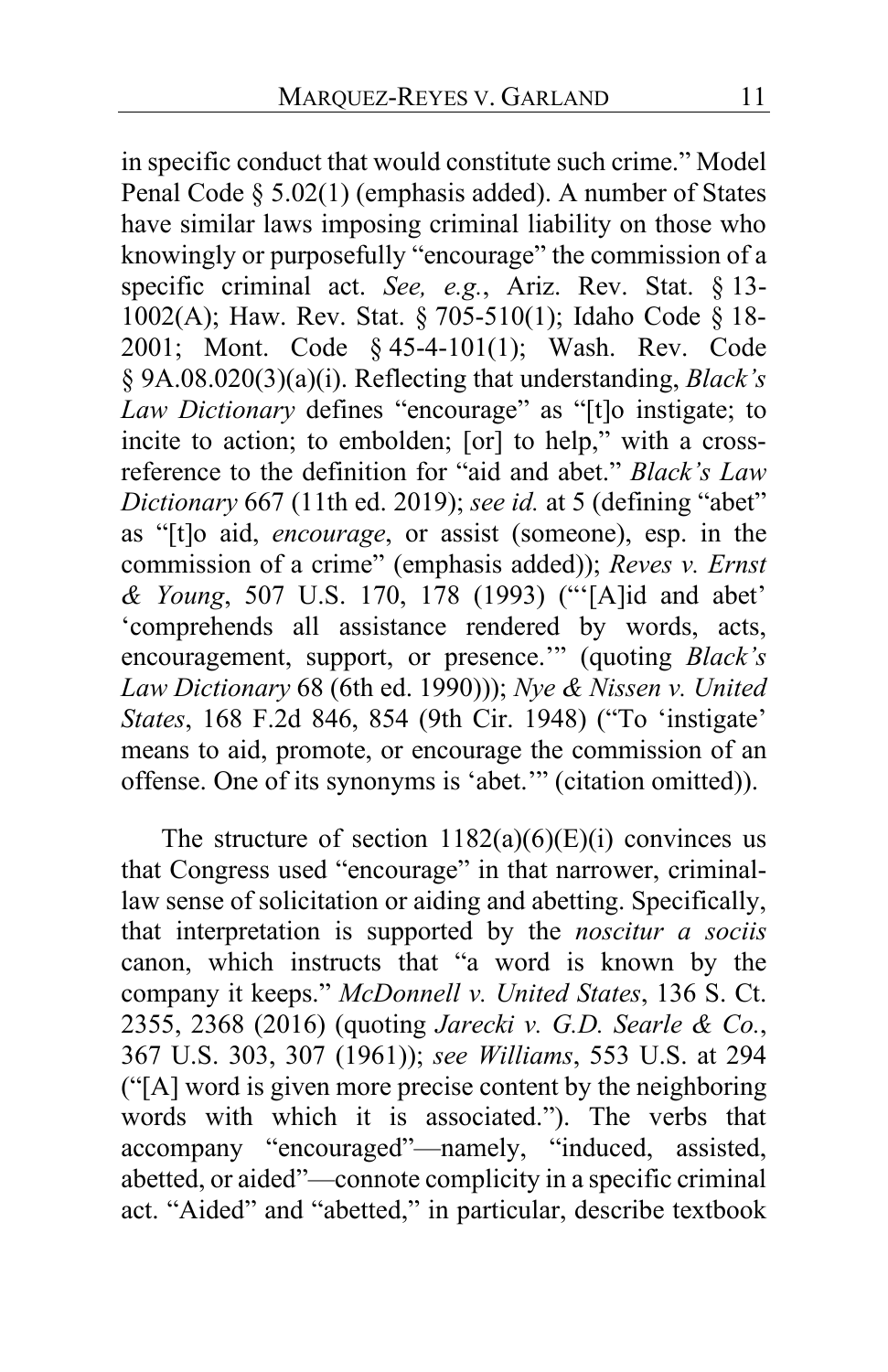criminal facilitation; and "inducement," likewise, is the "enticement or urging of another person to commit a crime." *Black's Law Dictionary* 926 (11th ed. 2019). The remaining verb, "assisted," is susceptible to "multiple and wideranging meanings" when considered in isolation, but in context, can reasonably be understood in a manner consistent with the other verbs in the statute. *See Williams*, 553 U.S. at 294. By contrast, the broad meaning of "encourage" that Marquez-Reyes advocates does not fit naturally with those verbs.

<span id="page-11-0"></span>Section 1182(a)(6)(E)'s title—"Smugglers"—further supports our interpretation. *See INS v. National Ctr. for Immigrants' Rts., Inc.*, 502 U.S. 183, 189 (1991) ("[T]he title of a statute or section can aid in resolving an ambiguity in the legislation's text."). In *Tapucu v. Gonzales*, 399 F.3d 736 (6th Cir. 2005), the Sixth Circuit noted that "smugglers" refers to those who "import or export secretly contrary to law . . . with a fraudulent intent." *Id.* at 740 (emphasis omitted) (quoting *Webster's Third New International Dictionary* 2153 (2002)); *see id.* at 741–42 (collecting smuggling cases). Based in part on the provision's title, the court concluded that section  $1182(a)(6)(E)(i)$  requires "some form of affirmative assistance in the alien's illegal entry, something more than merely driving to a border station and presenting valid documents to customs officials." *Id.* at 740. It would be anomalous if the individuals hypothesized by Marquez-Reyes—those who merely participate in pro-immigrant rallies or suggest that their children come to the United States—were "smugglers" under the statute "without committing a single affirmative illicit act." *Id.* at 741.

The remainder of section  $1182(a)(6)(E)(i)$  reinforces our conclusion that the statute targets involvement in specific criminal conduct. Not just any "encouragement" is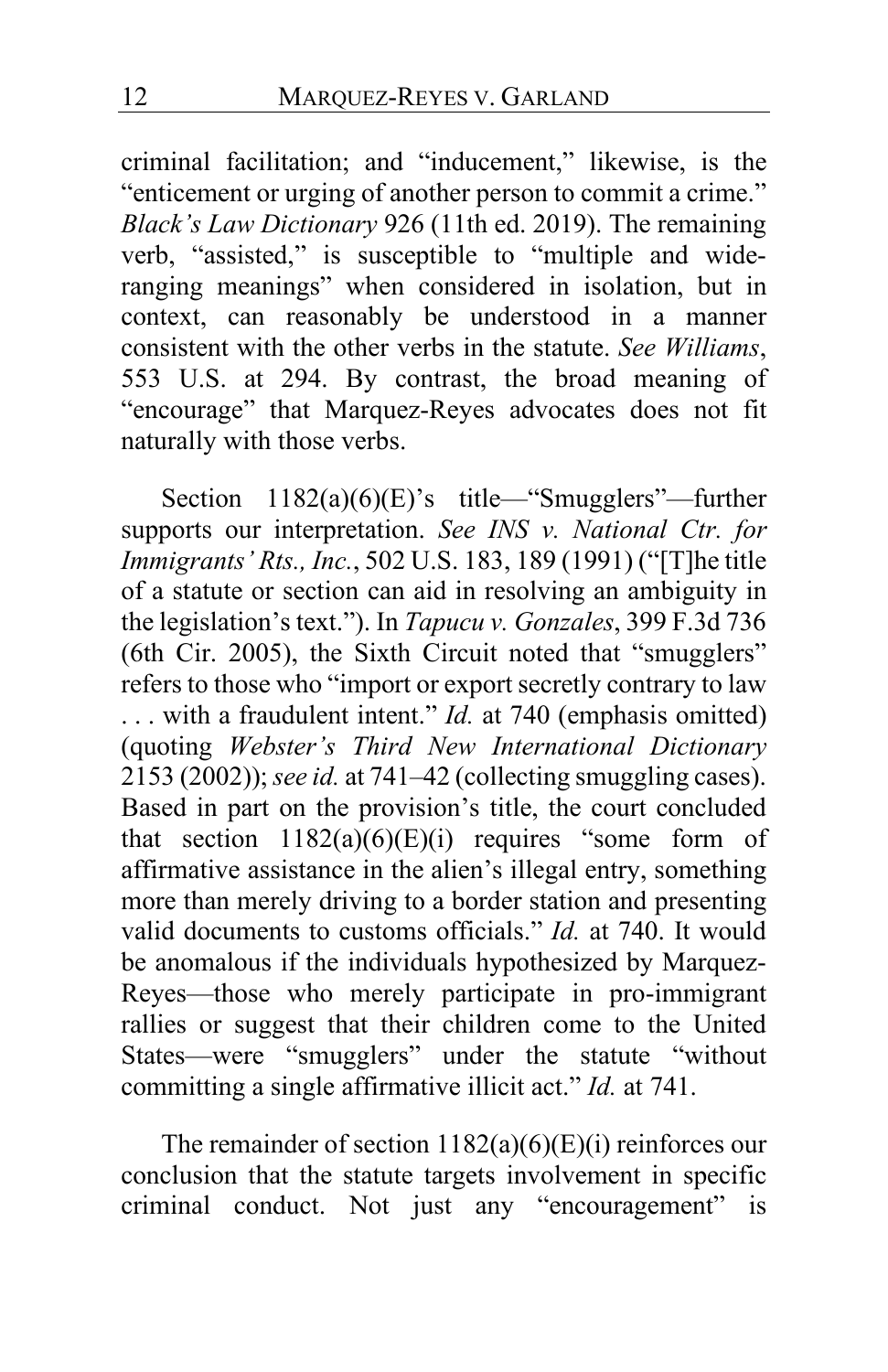prohibited: The object of the encouragement must be an alien's entry into the United States "in violation of law," indicating that the statute proscribes only conduct that aids criminal activity. In addition, the statute applies only when the conduct has been undertaken "knowingly." The most natural reading is that the scienter requirement imposed by the word "knowingly" applies to "every element" of the statute. *See Williams*, 553 U.S. at 294; *see also Rehaif v. United States*, 139 S. Ct. 2191, 2196–97 (2019); *United States v. Meek*, 366 F.3d 705, 721 (9th Cir. 2004). To sustain a charge of inadmissibility, then, the government must prove not only that the violator "knowingly encouraged, induced, assisted, abetted, or aided" another alien to enter or try to enter, but also that the violator knew the entry would be "in violation of law." This indicates that the statute covers the intentional solicitation or facilitation of a specific crime, but not political advocacy of the sort imagined by Marquez-Reyes.

Our interpretation is consistent with prior cases addressing section  $1182(a)(6)(E)(i)$ . Although we have not specifically considered the meaning of "encouraged" in this statute, we have recognized that the "alien smuggling provisions of the [Immigration and Nationality Act] have been generally analyzed as aiding and abetting statutes" and that section  $1182(a)(6)(E)(i)$ , in particular, "imports" the "traditional criminal law aiding and abetting doctrine." *Altamirano v. Gonzales*, 427 F.3d 586, 594 (9th Cir. 2005). Consistent with that doctrine, in *Altamirano*, we held that "[t]he plain meaning of this statutory provision requires an affirmative act of help, assistance, or encouragement." *Id.* at 592; *accord Tapucu*, 399 F.3d at 742–43 (holding that an alien is not inadmissible under section  $1182(a)(6)(E)(i)$  if the alien did not perform an affirmative act of assistance).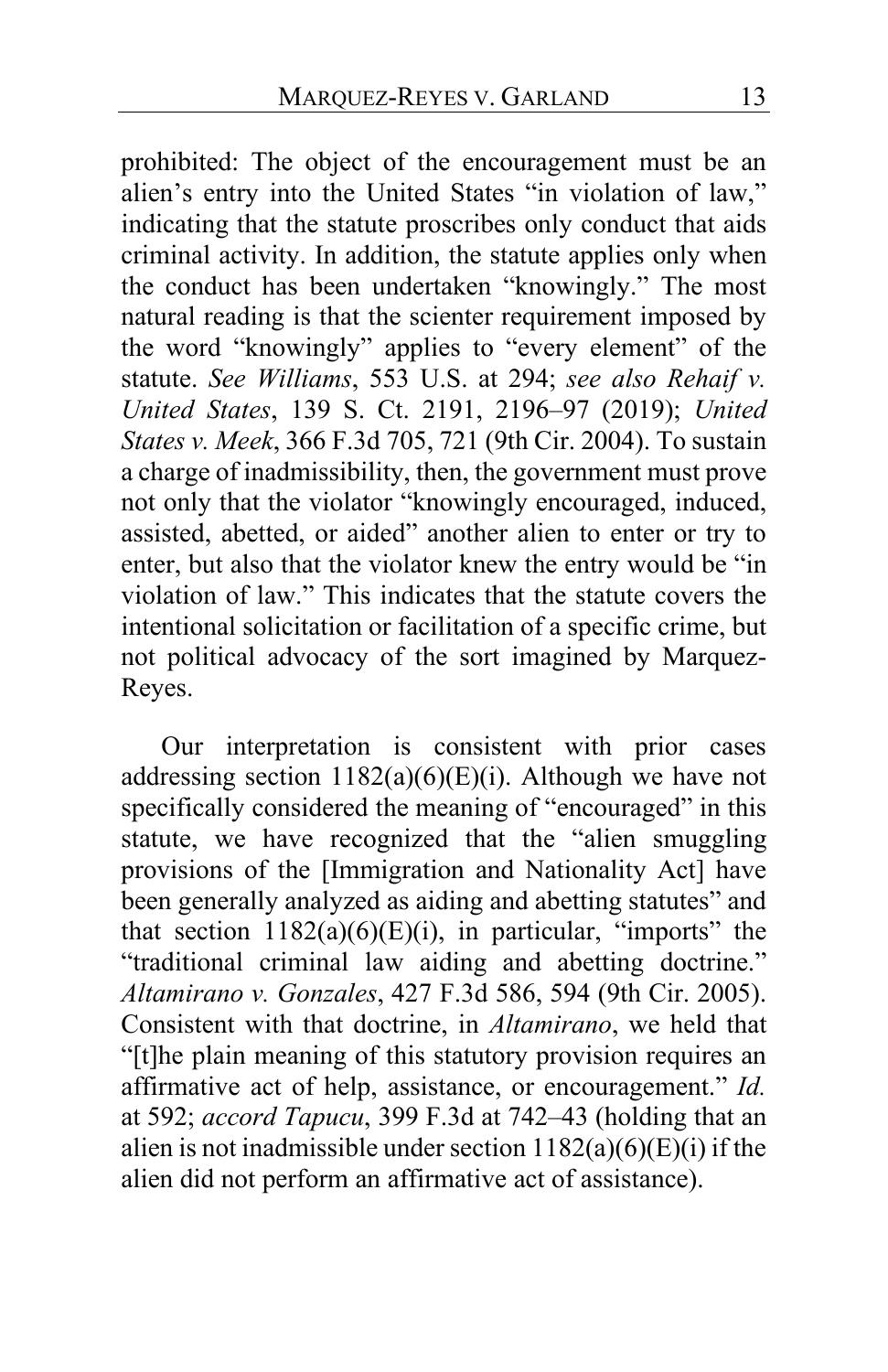Marquez-Reyes points to *Thum*, in which we noted that "encourage" has a broad ordinary meaning. 749 F.3d at 1147. But in that case, which involved a different immigration statute, we ultimately concluded that the statutory context foreclosed "reading 'encourages' . . . as broadly" as its ordinary meaning might otherwise suggest a mode of analysis similar to the one we employ today. *Id.*

Marquez-Reyes also argues that our interpretation of "encouraged" creates overlap with the other verbs in section  $1182(a)(6)(E)(i)$ . He is of course correct that "a statute" ought, upon the whole, to be so construed that, if it can be prevented, no clause, sentence, or word shall be superfluous, void, or insignificant." *TRW Inc. v. Andrews*, 534 U.S. 19, 31 (2001) (quoting *Duncan v. Walker*, 533 U.S. 167, 174 (2001)). But some degree of statutory redundancy is not unusual. *See Marx v. General Revenue Corp*., 568 U.S. 371, 385 (2013) ("The canon against surplusage is not an absolute rule."). And under any interpretation of section 1182(a)(6)(E)(i), some degree of redundancy is inevitable. There is, for example, significant or complete overlap between the terms "assisted" and "aided." And "aided" and "abetted" in the criminal context are "frequently used interchangeably," even if they are not entirely synonymous. *Black's Law Dictionary* 87 (11th ed. 2019) (quoting 1 Charles E. Torcia, *Wharton's Criminal Law* § 29, at 181 (15th ed. 1993)). Because "no interpretation . . . avoids excess language" in section  $1182(a)(6)(E)(i)$ , the canon against superfluity has limited force here. *Microsoft Corp. v. I4I Ltd. P'ship*, 564 U.S. 91, 106 (2011).

<span id="page-13-0"></span>That is not to say that the list of verbs consists entirely of synonyms or that we can ignore the canon against superfluity altogether. But it suffices to observe that "encouraged"—understood to encompass solicitation—has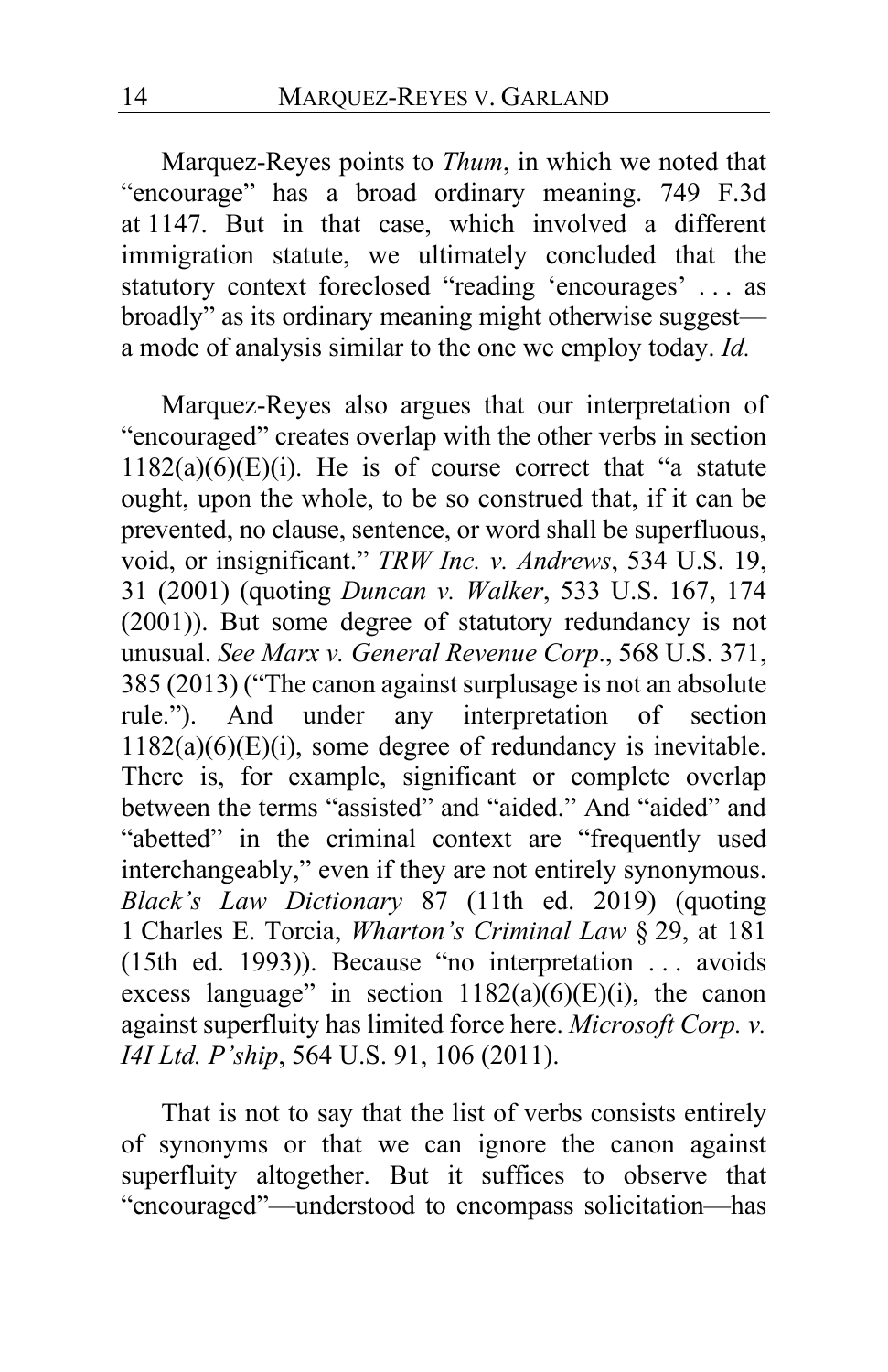at least some distinct applications from its neighboring verbs. Imagine, for example, someone who promises to give a job to an alien if he comes to the United States unlawfully. That promise might not involve assisting—or aiding and abetting—because it would play no role in helping the individual actually cross the border; it would merely provide benefits after the fact. *See United States v. Innie*, 7 F.3d 840, 852 (9th Cir. 1993) ("[B]eing an accessory *after* the fact is clearly different from aiding and abetting."). And it might not constitute inducement if the person ultimately did not enter the United States, as "induce" suggests a *successful* effort to persuade someone to do something. *See Webster's Third New International Dictionary* 1154 (2002) ("to move and lead (as by persuasion or influence)"). But it could constitute encouragement.

Even if we had some doubt about our interpretation of the word "encouraged," the canon of constitutional avoidance would militate in its favor. *See Edward J. DeBartolo Corp. v. Florida Gulf Coast Bldg. & Const. Trades Council*, 485 U.S. 568, 575 (1988) ("[W]here an otherwise acceptable construction of a statute would raise serious constitutional problems, the Court will construe the statute to avoid such problems."). Under Marquez-Reyes's interpretation, section  $1182(a)(6)(E)(i)$  would cover every communication by an alien that has something to do with a noncitizen's decision to enter illegally—including, perhaps, pro-immigration political advocacy. That interpretation would raise serious constitutional questions, so even if we thought it a permissible reading of the text, we would avoid it in favor of the interpretation we announce today. *See Ferber*, 458 U.S. at 769 n.24 ("When a federal court is dealing with a federal statute challenged as overbroad, it should, of course, construe the statute to avoid constitutional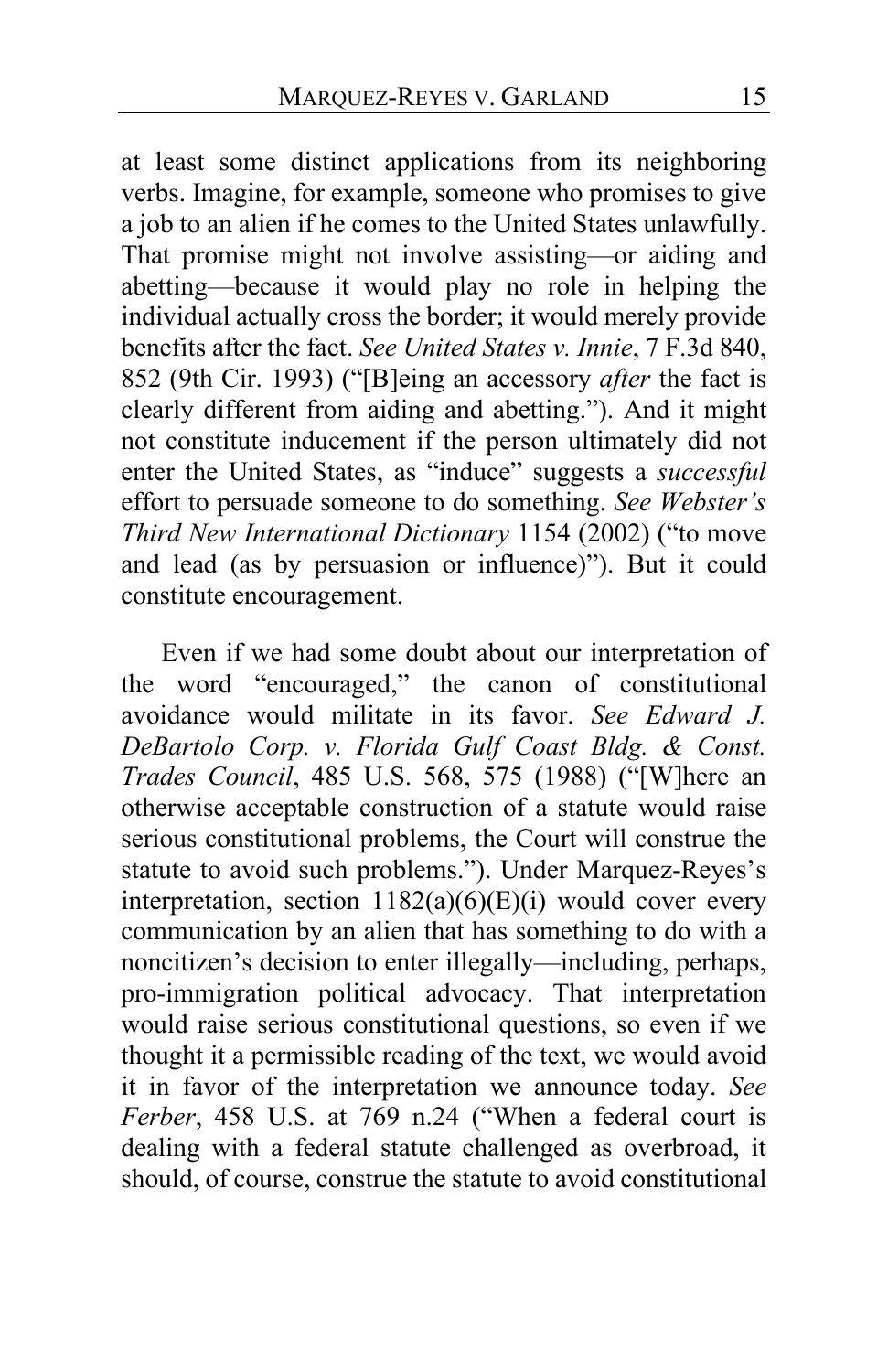problems, if the statute is subject to such a limiting construction."); *accord Broadrick*, 413 U.S. at 613.

In sum, "encouraged" refers to soliciting or aiding and abetting criminal conduct, and section  $1182(a)(6)(E)(i)$ therefore applies to the solicitation or facilitation of specific unlawful activity—illegal entry or attempted entry into the United States.

B

We now consider whether section  $1182(a)(6)(E)(i)$ covers a substantial amount of protected speech, "not only in an absolute sense, but also relative to the statute's plainly legitimate sweep." *Williams*, 553 U.S. at 292.

At the outset, we reject Marquez-Reyes's suggestion that we focus our analysis solely on "encouraged" to the exclusion of the remaining verbs. In conducting the overbreadth inquiry, we must determine whether the statute, taken as a whole, reaches an impermissible quantum of protected speech that far exceeds its legitimate sweep. *See Ferber*, 458 U.S. at 769 n.24. Only then may we determine whether the statute is "severable," and if so, invalidate "only the unconstitutional portion." *Id.*; *see United States v. Kaczynski*, 551 F.3d 1120, 1125 (9th Cir. 2009) ("A court does not sever a statute prior to determining whether it is facially valid.").

"[A]s a general matter, the First Amendment means that government has no power to restrict expression because of its message, its ideas, its subject matter, or its content." *United States v. Stevens*, 559 U.S. 460, 468 (2010) (quoting *Ashcroft v. ACLU*, 535 U.S. 564, 573 (2002)). But the First Amendment does not protect speech that is "used as an integral part of conduct in violation of a valid criminal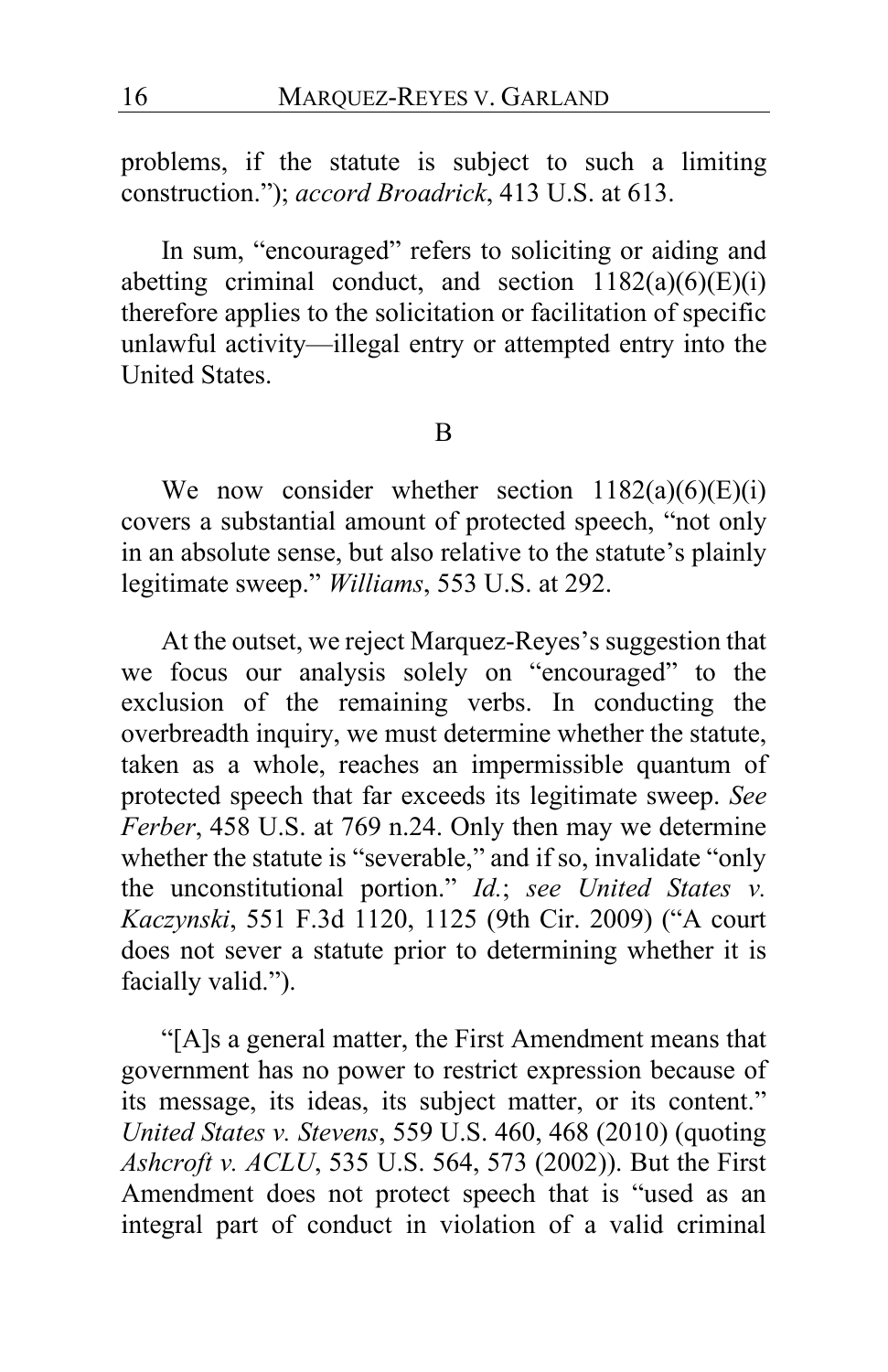statute." *Giboney v. Empire Storage & Ice Co.*, 336 U.S. 490, 498 (1949). Statutes that punish "conspiracy, incitement, and solicitation" of crimes may reach at least some speech but nevertheless survive facial First Amendment scrutiny. *See Williams*, 553 U.S. at 298; *see also Cox*, 379 U.S. at 563.

Section  $1182(a)(6)(E)(i)$ , as we interpret it, targets conduct that solicits, aids, or abets the commission of a federal crime. *See* 8 U.S.C. §§ 1325, 1326. It therefore has many legitimate applications that do not involve speech at all. *See Virginia v. Hicks*, 539 U.S. 113, 124 (2003) (noting that an overbreadth challenge "[r]arely, if ever, will ... succeed against a law or regulation that is not specifically addressed to speech or to conduct necessarily associated with speech."). That conclusion is not merely a theoretical assessment of the statute's scope; it is the product of experience. The cases in which courts have upheld the Board's determination that an alien is removable under section  $1182(a)(6)(E)(i)$  overwhelmingly involve nonexpressive conduct, such as paying smugglers, procuring fraudulent documents and presenting them to immigration officials, or illegally transporting noncitizens across the border. *See Altamirano*, 427 F.3d at 592–93 (collecting cases); *see also Tapucu*, 399 F.3d at 741–42 (same).

To the extent that cases under section  $1182(a)(6)(E)(i)$ have involved speech, that speech was accompanied by some "affirmative act of help, assistance, or encouragement" that was either integral to an alien's illegal entry or ancillary to actions ordinarily understood as smuggling. *Altamirano*, 427 F.3d at 592; *see also Moran v. Ashcroft*, 395 F.3d 1089, 1091 (9th Cir. 2005) (involving an alien who told his wife "he wanted her and their son to come to live with him in the United States and he would be willing to help pay" for a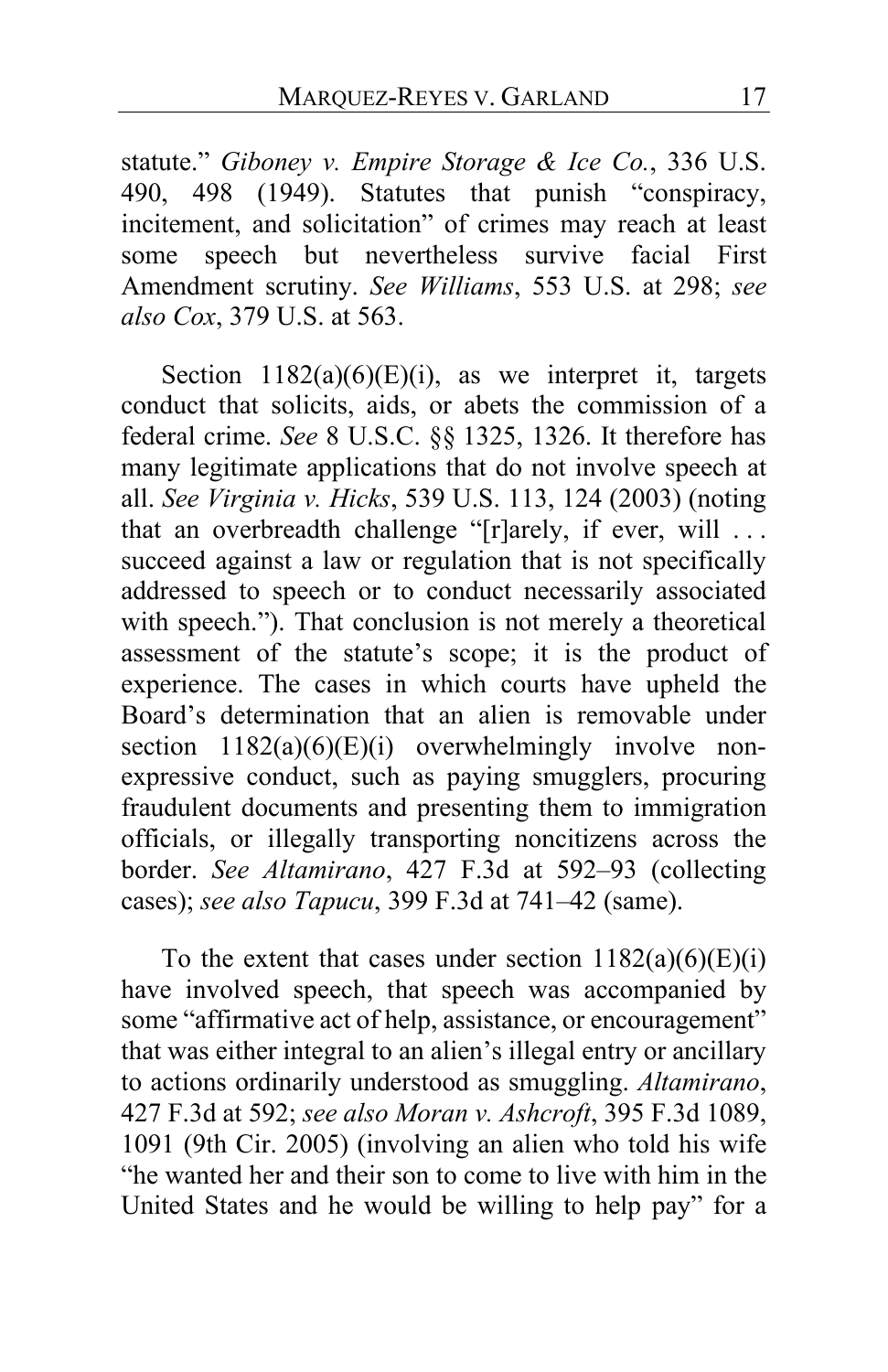smuggler, and then paid the smuggler based on a prearrangement with his wife's parents), *overruled on other grounds by Sanchez v. Holder*, 560 F.3d 1028 (9th Cir. 2009) (en banc). Thus, a significant portion of any speech that might fall within the statute's scope is unprotected. *See Williams*, 553 U.S. at 298. It is telling that Marquez-Reyes is unable to identify any instance in which a court has applied section  $1182(a)(6)(E)(i)$  in the manner that he advocates.

We recognize that an "important distinction" exists "between a proposal to engage in illegal activity and the abstract advocacy of illegality," the latter of which is constitutionally protected. *Williams*, 553 U.S. at 298–99; *see Brandenburg v. Ohio*, 395 U.S. 444, 447–48 (1969) (per curiam). But the statute here proscribes intentional conduct that solicits, aids, or abets a specific alien in an attempt to enter the United States illegally. We have observed that "the *mens rea* and *actus reus* required for solicitation are similar to those required for aiding and abetting, conspiracy and attempt." *United States v. Contreras-Hernandez*, 628 F.3d 1169, 1173 (9th Cir. 2011) (quoting *United States v. Cornelio-Pena*, 435 F.3d 1279, 1286 (10th Cir. 2006)). It requires, in other words, "the specific intent to facilitate the commission of a crime by someone else." *United States v. Garcia*, 400 F.3d 816, 819 (9th Cir. 2005). The statute therefore does not reach mere abstract advocacy, as Marquez-Reyes suggests.

In this respect, section  $1182(a)(6)(E)(i)$  is considerably different from 8 U.S.C. §  $1324(a)(1)(A)(iv)$ , which we determined to be facially overbroad in *United States v. Hansen*, 25 F.4th 1103 (9th Cir. 2022). *Accord United States v. Sineneng-Smith*, 910 F.3d 461 (9th Cir. 2018), *vacated*, 140 S. Ct. 1575 (2020). Section 1324(a)(1)(A)(iv) makes it a federal felony to "encourag[e] or induc[e] an alien to come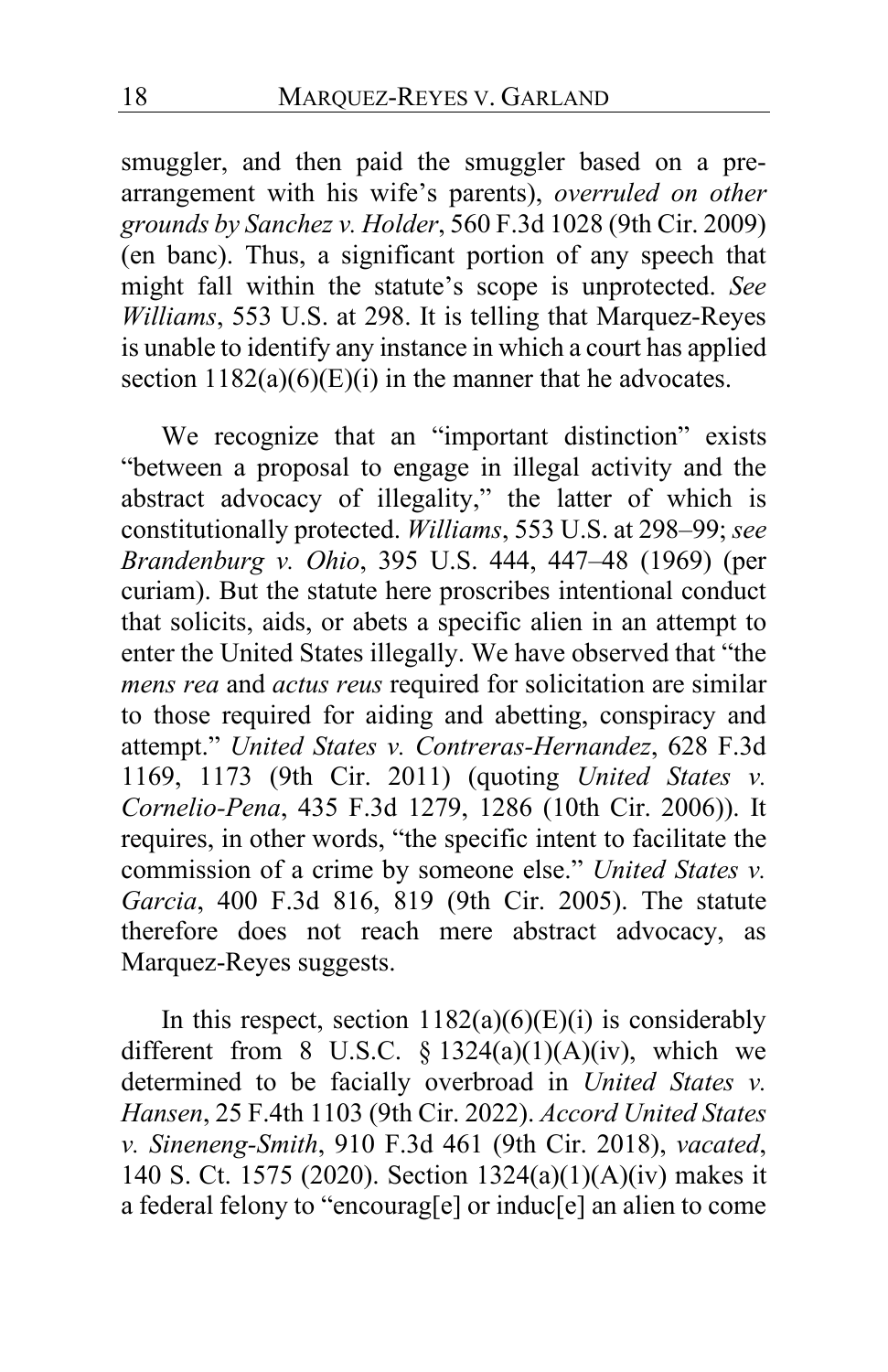to, enter, or reside in the United States, knowing or in reckless disregard of the fact that such coming to, entry, or residence is or will be in violation of law." In *Hansen*, we emphasized that the words "encourage or induce" were not "part of a series of words that shed additional light on their meaning," and we therefore held that the statute did not lend itself to the application of *noscitur a sociis* that dictates our interpretation of section  $1182(a)(6)(E)(i)$  today. 25 F.4th at 1107–08. We found additional support for that conclusion in the structure of the statute—in particular, in separate provisions making it illegal to bring aliens into the country, shield them from detection, or aid and abet those acts. *Id.* at 1108–09; *see* 8 U.S.C. § 1324(a)(1)(A)(i)–(iii),  $(a)(1)(A)(v)(II)$ . Reasoning that "Congress intended for the provisions to have different meanings," we concluded that those provisions "strongly suggest[ed] that subsection (iv) should not also be read as an aiding and abetting provision" and therefore we declined to adopt a narrow interpretation of "encouraged." *Hansen*, 25 F.4th at 1108–09.

We also emphasized that section  $1324(a)(1)(A)$  was a criminal prohibition on encouraging conduct—such as residence in the United States without legal status—that was not itself a crime. *Hansen*, 25 F.4th at 1110. By contrast, section  $1182(a)(6)(E)(i)$  applies only to illegal entry into the United States, and its only sanction is ineligibility for certain immigration benefits. While the "threat of criminal prosecution is [not] a necessary condition for the entertainment of a facial challenge," *Los Angeles Police Dep't*, 528 U.S. at 39, the "concern that an overbroad statute deters protected speech is especially strong where . . . the statute imposes criminal sanctions," *Doe v. Harris*, 772 F.3d 563, 578 (9th Cir. 2014).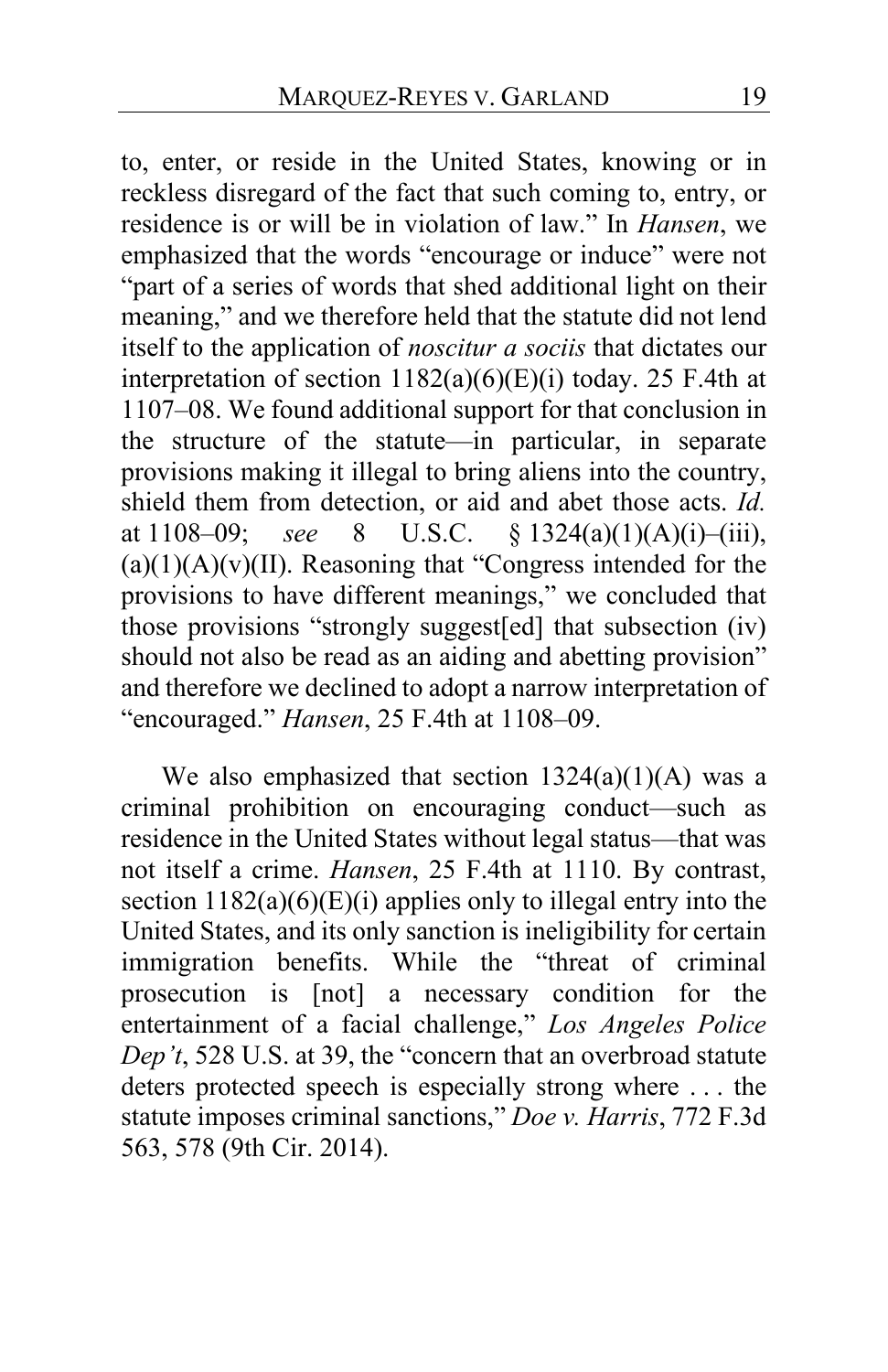Our decision in *United States v. Rundo*, 990 F.3d 709 (9th Cir. 2021) (per curiam), is similarly unhelpful here because it too involved the word "encourage" in a very different statutory context. In that case, we considered a provision of 18 U.S.C.  $\S 2101(a)(2)$  that makes it a crime to "encourage" a riot. *Rundo*, 990 F.3d at 716–17. Giving "encourage" its ordinary meaning, we held the statute to be facially overbroad. We discussed the meaning of "encourage" only briefly, without considering whether it could be limited to solicitation or aiding and abetting; the surrounding statutory terms in section  $2101(a)(2)$ —namely "organize, promote . . . participate in, or carry on"—did not lend themselves to such a reading. *See id.* at 717. By contrast, as we have explained, the words surrounding "encourage" in section  $1182(a)(6)(E)(i)$  instead imply its narrower, criminal-law meaning.

We need not decide whether section  $1182(a)(6)(E)(i)$ reaches *only* unprotected speech. It is enough to say that, to the extent the statute may reach some protected speech, it is not substantially overbroad relative to its legitimate sweep. *See Williams*, 553 U.S. at 303 (rejecting facial overbreadth challenge because, "[i]n the vast majority of its applications, th[e] statute raise[d] no constitutional problems whatever"). Nor do we foreclose future as-applied First Amendment challenges to the statute. As we have already explained, however, such a challenge is impossible in this case because Marquez-Reyes has refused to disclose just what he said or did to encourage his son to attempt to enter the country. We are presented only with a facial overbreadth challenge, and it is only that challenge that we reject today.

#### III

Marquez-Reyes next argues that section  $1182(a)(6)(E)(i)$ is unconstitutionally vague, in violation of the Fifth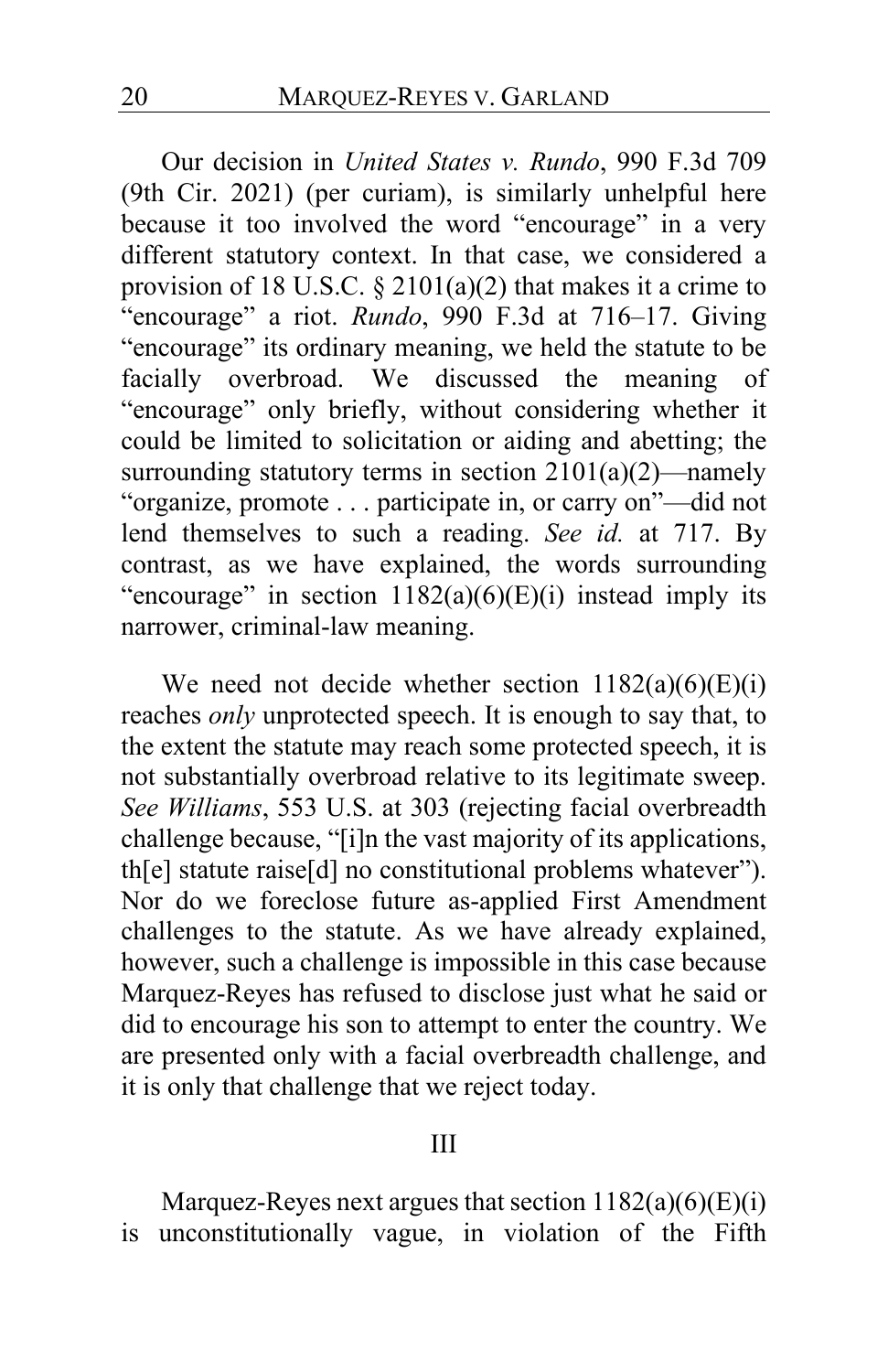Amendment's Due Process Clause. He does not suggest that the statute is vague as applied to his conduct. To the contrary, he concedes that his actions—whatever they were involved encouraging unlawful entry and therefore fell within the scope of section  $1182(a)(6)(E)(i)$ . Instead, he presents a facial vagueness challenge. But his concession forecloses that challenge as well because an individual who "has engaged in conduct that is clearly covered" by a statute "cannot complain of the vagueness of the law as applied to the conduct of others." *Ledezma-Cosino*, 857 F.3d at 1047 (quoting *Holder v. Humanitarian Law Project*, 561 U.S. 1, 19 (2010)).

In *Kashem v. Barr*, 941 F.3d 358, 377 (9th Cir. 2019), we suggested that a party whose conduct is clearly covered by a statute might be able to bring a facial vagueness challenge in "exceptional circumstances," such as when a statute is "plagued by such indeterminacy that [it] might be vague even as applied to the challengers." *Cf. Johnson v. United States*, 576 U.S. 591, 602–04 (2015). But this case does not present such circumstances. Marquez-Reyes admits that his actions are covered by the statute, and his vagueness challenge therefore fails.

#### IV

Marquez-Reyes's equal-protection challenge fares no better. Under 8 U.S.C.  $\S 1182(d)(11)$ , when certain lawful permanent residents and other aliens seek admission or adjustment of status, the Attorney General has discretion to waive the smuggling bar—that is, to excuse the conduct covered by section  $1182(a)(6)(E)(i)$ —so long as the smuggling involves only a "spouse, parent, son, or daughter." But no such waiver is available for aliens seeking cancellation of removal. *Sanchez*, 560 F.3d at 1030–32.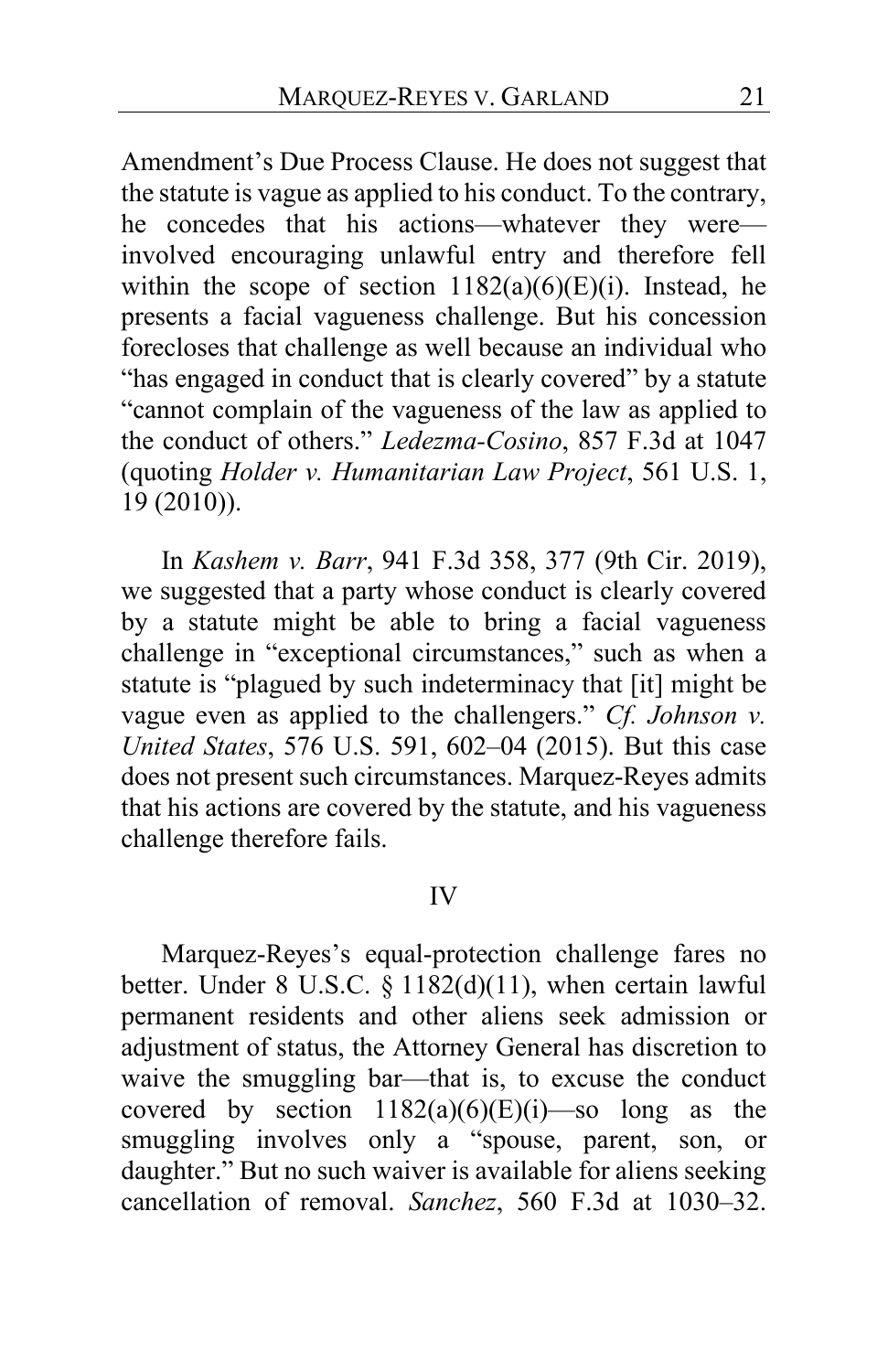Marquez-Reyes says that this disparate treatment violates the equal-protection component of the Due Process Clause.

To establish an equal-protection violation, Marquez-Reyes must show that he is "being treated differently from similarly situated individuals." *Gonzalez-Medina v. Holder*, 641 F.3d 333, 336 (9th Cir. 2011). Where, as here, there is no assertion that the distinction "implicates fundamental rights or involves a classification along suspect lines, only rational basis scrutiny applies." *United States v. Calderon-Segura*, 512 F.3d 1104, 1107 (9th Cir. 2008). Under rationalbasis review, a legislative classification "comes to us bearing a strong presumption of validity." *FCC v. Beach Commc'ns, Inc.*, 508 U.S. 307, 314 (1993). Those "attacking the rationality of the legislative classification have the burden 'to negative every conceivable basis which might support it.'" *Id.* at 315 (quoting *Lehnhausen v. Lake Shore Auto Parts Co.*, 410 U.S. 356, 364 (1973)). And our review is particularly deferential where the classification involves an exercise of Congress's authority to regulate immigration: "'[O]ver no conceivable subject is the legislative power of Congress more complete than it is over' the admission of aliens." *Kleindienst v. Mandel*, 408 U.S. 753, 766 (1972) (quoting *Oceanic Navigation Co. v. Stranahan*, 214 U.S. 320, 339 (1909)).

In *Sanchez*, we held that section 1182(d)(11) does not permit the Attorney General to waive the smuggling bar for applicants for cancellation of removal. 560 F.3d at 1030–32, 1034. While *Sanchez* did not involve an equal-protection challenge, we nevertheless made clear that it was rational for Congress to allow inadmissibility waivers only in certain contexts. Specifically, in rejecting an argument that reading the statute according to its terms would lead to an absurd result, we reasoned that "[i]t is not irrational for Congress to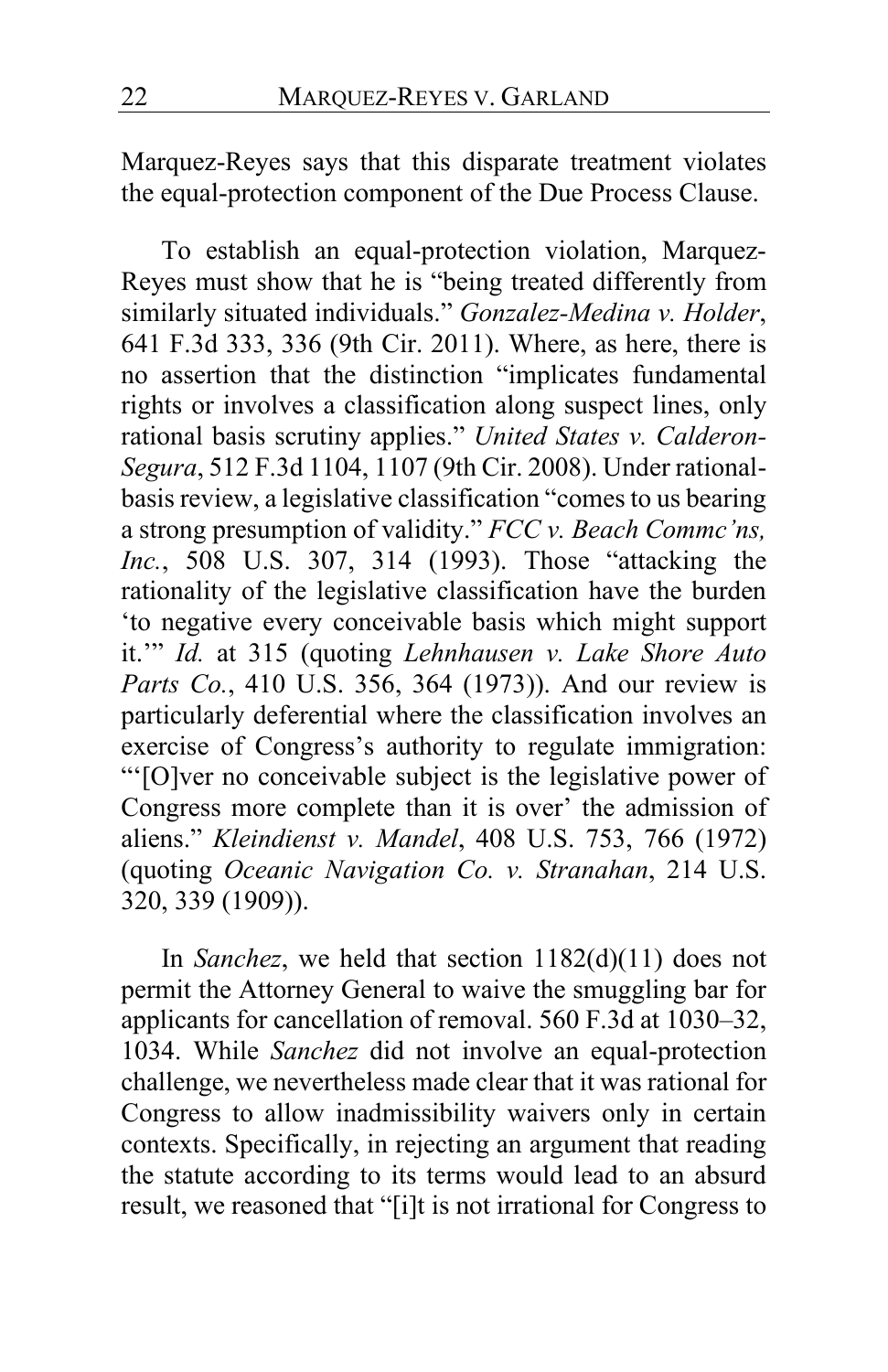provide family unity waivers only to persons who have complied with immigration laws by becoming lawful permanent residents or to those seeking admission or adjustment of status by applying for a visa, and not to aliens who entered without inspection and then attempted to smuggle others in after them." *Id*. at 1033; *see Abebe v. Mukasey*, 554 F.3d 1203, 1206 (9th Cir. 2009) (en banc) ("[I]n the equal protection context . . . Congress's treating entering aliens differently from illegally present aliens passes rational basis review."); *Taniguchi v. Schultz*, 303 F.3d 950, 957–58 (9th Cir. 2002) (holding that 8 U.S.C. § 1182(h), which denied a waiver of deportation to lawful permanent resident aggravated felons but not to other aliens, did not violate equal protection). Marquez-Reyes has not met his burden "to negative every conceivable basis which might support" the legislative classification here. *Lehnhausen*, 410 U.S. at 364. Accordingly, section 1182(d)(11) does not violate the equal-protection component of the Due Process Clause.

#### V

Marquez-Reyes last argues that the agency abused its discretion when it denied his request for administrative closure. "Administrative closure is a procedure by which an [immigration judge] or the BIA temporarily removes a case from the active calendar or docket." *Gonzalez-Caraveo v. Sessions*, 882 F.3d 885, 889 (9th Cir. 2018). In *Matter of Avetisyan*, 25 I. & N. Dec. 688 (B.I.A. 2012), the Board of Immigration Appeals articulated a non-exhaustive list of factors for immigration judges to consider when evaluating a request for administrative closure. Those factors include:

> (1) the reason administrative closure is sought; (2) the basis for any opposition to administrative closure; (3) the likelihood the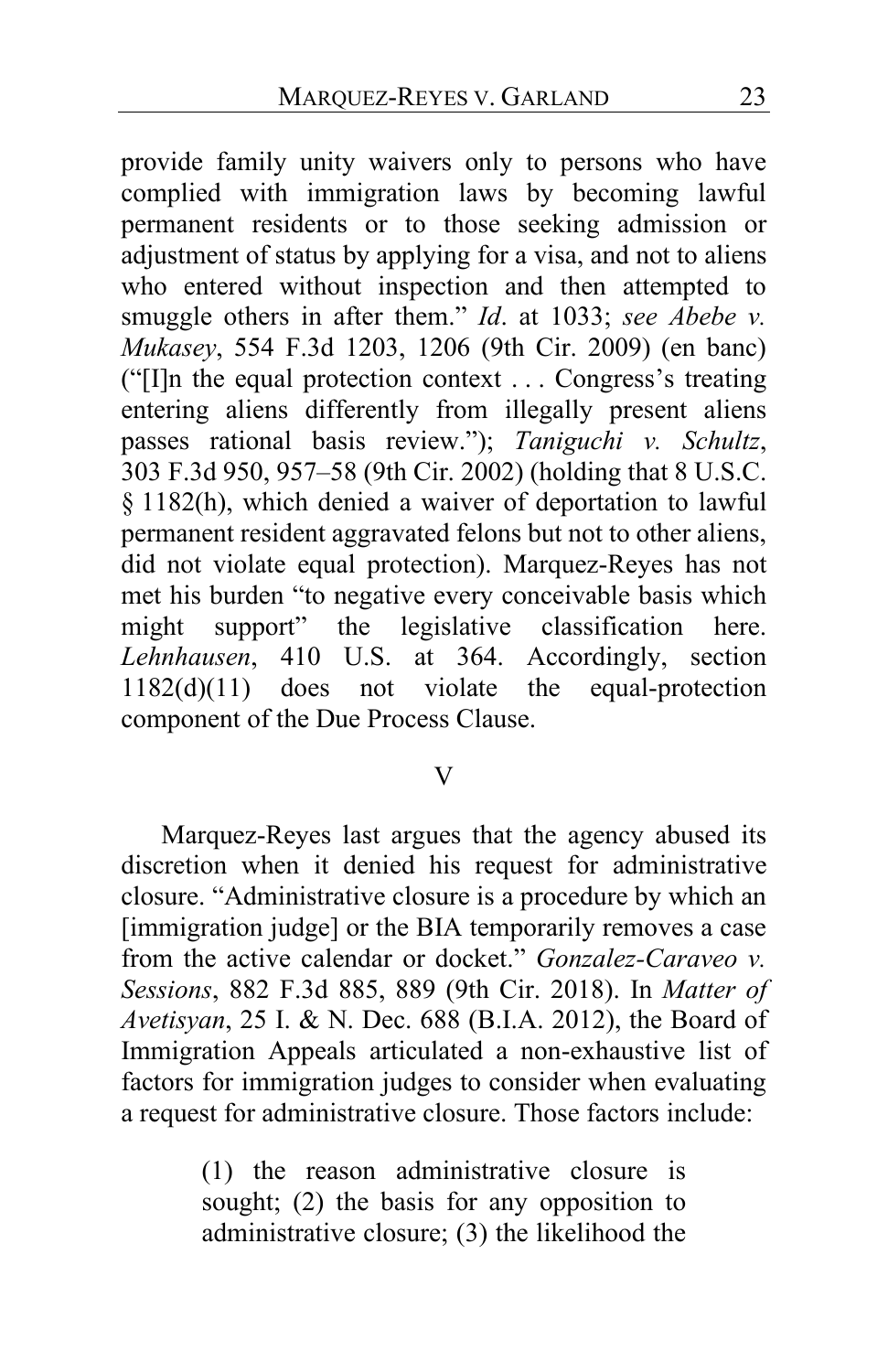respondent will succeed on any petition, application, or other action he or she is pursuing outside of removal proceedings; (4) the anticipated duration of the closure; (5) the responsibility of either party, if any, in contributing to any current or anticipated delay; and (6) the ultimate outcome of removal proceedings (for example, termination of the proceedings or entry of a removal order) when the case is recalendared before the Immigration Judge or the appeal is reinstated before the Board.

### *Id.* at 696.

Marquez-Reyes says that the immigration judge applied the wrong legal standard by failing to consider that the government did not articulate a reason for opposing administrative closure. While the immigration judge did not expressly weigh that fact, neither did he ignore the opposition altogether or misstate the applicable test. Instead, the immigration judge applied the five remaining *Avetisyan* factors and explained that Marquez-Reyes was not pursuing any sort of petition beyond the existing proceedings; that the period of closure he requested—around five years—was lengthy; that it was uncertain whether he would earn discretionary cancellation of removal relief after those five years; that he was responsible for his own ineligibility; and that he was seeking closure for reasons that would undermine the legislative purpose of the ten-year moralcharacter requirement. We see no abuse of discretion in the application of those factors.

Marquez-Reyes relies on *Matter of W-Y-U-*, 27 I. & N. Dec. 17 (B.I.A. 2017), in which the Board held that "the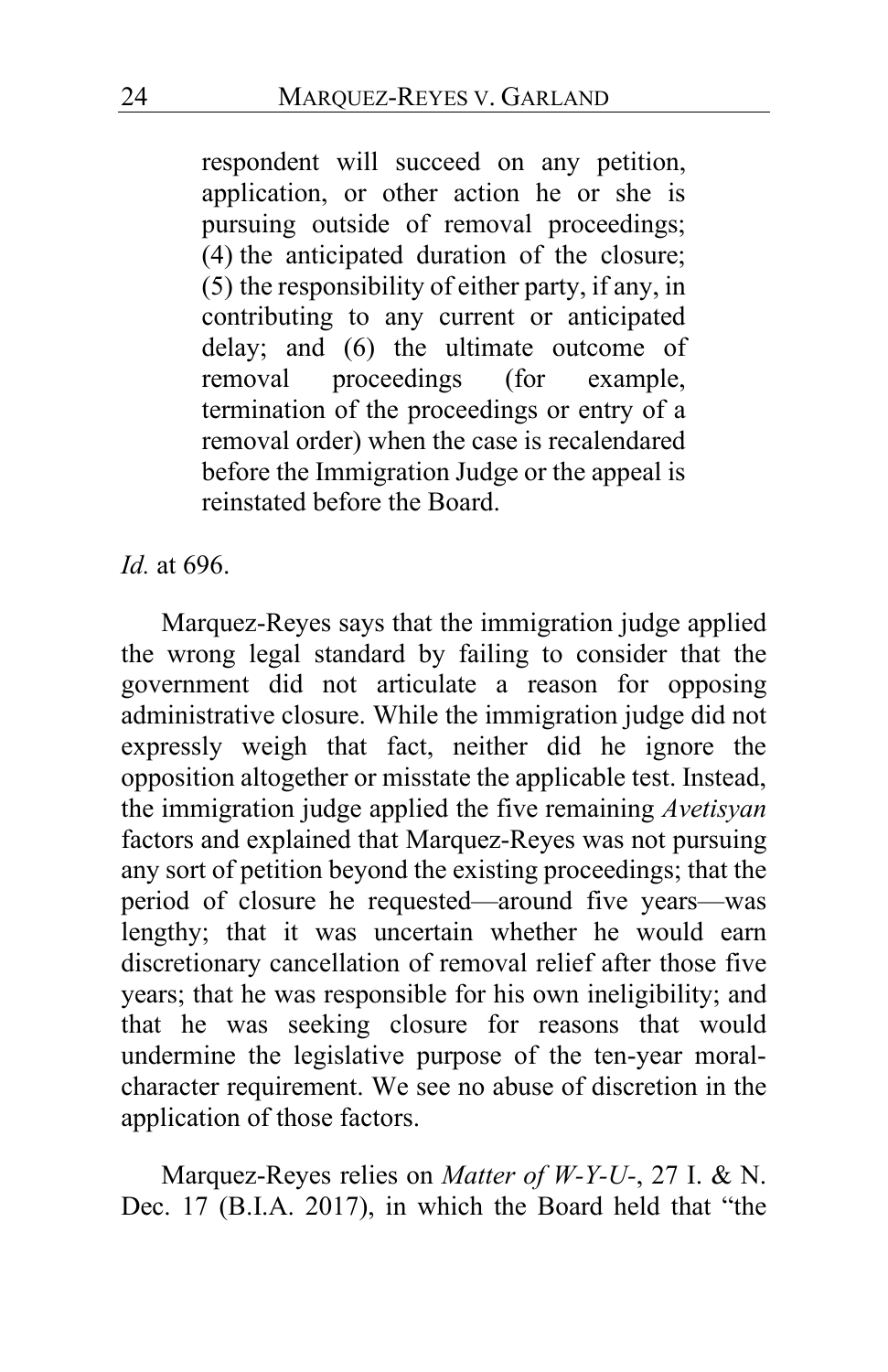primary consideration for an Immigration Judge in determining whether to administratively close or recalendar proceedings is whether the party opposing administrative closure has provided a persuasive reason for the case to proceed and be resolved on the merits." *Id*. at 18–20. That decision, however, was issued after the immigration judge's decision in this case, so it was not then binding on the agency. *See Avila-Sanchez v. Mukasey*, 509 F.3d 1037, 1040 (9th Cir. 2007). (Our analysis is also unaffected by the Board's decision to overrule *Avetisyan* in *Matter of Castro-Tum*, 27 I. & N. Dec. 271 (B.I.A. 2018), because the Attorney General has since overruled *Castro-Tum* and restored the *Avetisyan* standard. *Matter of Cruz-Valdez*, 28 I. & N. Dec. 326 (Att'y Gen. 2021).)

In any event, the Board had the benefit of the government's subsequently provided rationale for its opposition—Marquez-Reyes's status as "an enforcement priority"—and its de novo review made any error by the immigration judge harmless. *See Ghaly v. INS*, 58 F.3d 1425, 1430 (9th Cir. 1995). The agency did not abuse its discretion in determining that the proceedings should go forward.

### **PETITION DENIED**.

# BERZON, Circuit Judge, dissenting:

I respectfully dissent. The majority's holding regarding the meaning of "encouraged" in Section  $212(a)(6)(E)(i)$  of the Immigration and Nationality Act, 8 U.S.C.  $§ 1182(a)(6)(E)(i)$ , is inconsistent with recent case law and illogical on its own terms. And construed in accordance with its ordinary meaning, "encouraged" includes a wide swath of constitutionally protected speech.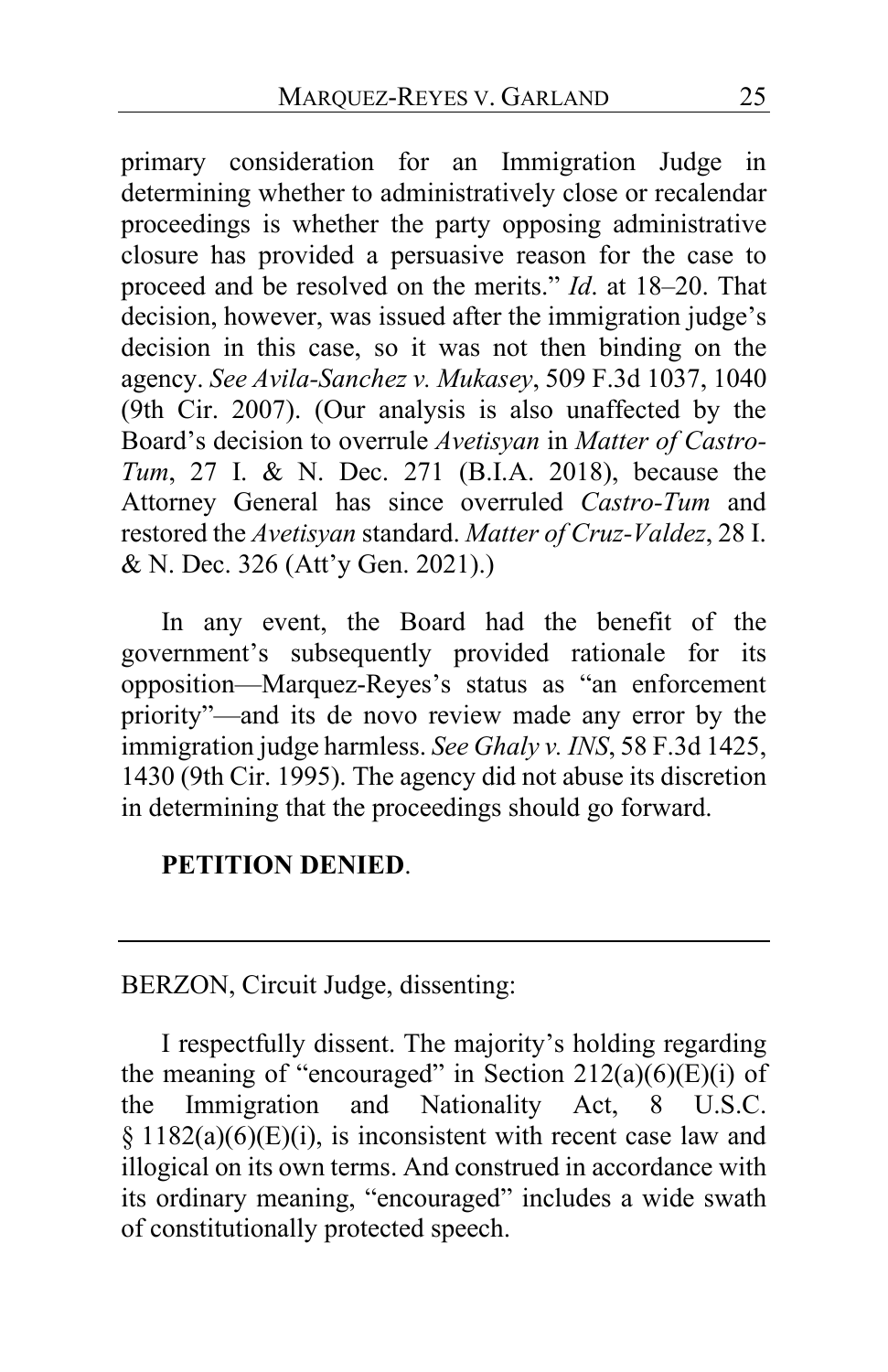1. Twice in the past two years, this Court has invalidated statutory provisions that made it a crime to "encourage" another person to do something. *United States v. Rundo*, 990 F.3d 709, 720 (9th Cir. 2021), *cert. denied*, 142 S. Ct. 865 (2022); *United States v. Hansen*, 25 F.4th 1103, 1110–11 (9th Cir. 2022). Reviewing those provisions, we recognized that the "government may restrict speech 'in a few limited areas,' including . . . incitement[] and speech integral to criminal conduct." *Hansen*, 25 F.4th at 1109 (quoting *United States v. Stevens*, 559 U.S. 460, 468 (2010)). But those exceptions to First Amendment protection are narrowly defined. Beginning with incitement, "[t]he constitutional guarantees of free speech and free press" protect "advocacy of . . . law violation except where such advocacy is directed to inciting or producing *imminent* lawless action and is *likely* to incite or produce such action." *Rundo*, 990 F.3d at 713 (emphasis added) (quoting *Brandenburg v. Ohio*, 395 U.S. 444, 447 (1969) (per curiam)). As for speech integral to criminal conduct, that exception applies only "if the intent of the actor and the objective meaning of the words used are so close in time and purpose to a substantive evil as to become part of the ultimate crime itself." *United States v. Freeman*, 761 F.2d 549, 552 (9th Cir. 1985). In *Rundo* and *Hansen*, we concluded that simply "encouraging" action either did not qualify as, or was not limited to, incitement or speech integral to criminal conduct. *Rundo*, 990 F.3d at 717; *Hansen*, 25 F.4th at 1110. The statutory provisions at issue therefore ran afoul of the First Amendment by prohibiting too much protected speech. *Rundo*, 990 F.3d at 720; *Hansen*, 25 F.4th at 1110.

More specifically, *Rundo* addressed the Anti-Riot Act, 18 U.S.C. §§ 2101–2102. That statute provided, in relevant part, that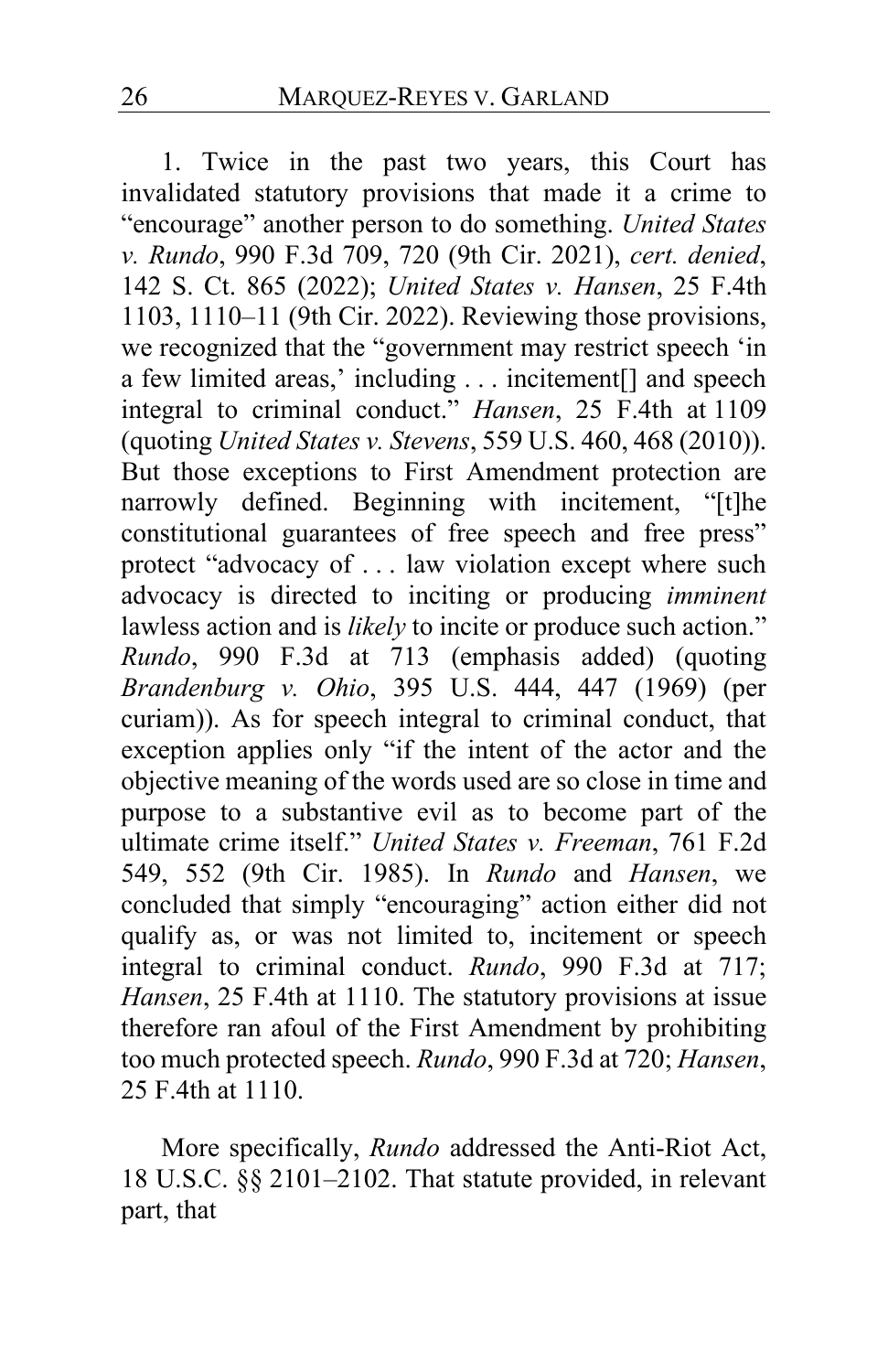[w]hoever travels in interstate or foreign commerce or uses any facility of interstate or foreign commerce ... with intent ... to organize, promote, *encourage*, participate in, or carry on a riot . . . and who either during the course of any such travel or use or thereafter performs or attempts to perform any other overt act for [a specified purpose] . . . [s]hall be fined under this title, or imprisoned not more than five years, or both.

18 U.S.C. § 2101(a) (emphasis added). Consulting two dictionaries, we found definitions for "encourage" that included "[t]o instigate; to incite to action; to embolden; to help[;] . . . to recommend, advise." 990 F.3d at 717 (quoting *Encourage*, Black's Law Dictionary (11th ed. 2019); *Encourage*, The Compact Oxford English Dictionary § 2(b) (2d ed. 1991)). We held that "encourage," so defined, did not meet the test for incitement because it "fail[ed] *Brandenburg*'s imminence requirement." *Id.* Concluding that the provision "criminalize[d] a substantial amount of protected speech," we "salvaged" the Anti-Riot Act by severing the word "encourage" from it, as well as other words that did not satisfy the incitement test. *Id.* at 720.

*Hansen* addressed a statute imposing criminal penalties on "[a]ny person who . . . *encourages* or induces an alien to come to, enter, or reside in the United States, knowing or in reckless disregard of the fact that such coming to, entry, or residence is or will be in violation of law." 8 U.S.C.  $§ 1324(a)(1)(A)$ . We observed that the "plain meaning[]" of "encourage" is to "to inspire with courage, spirit, or hope ... to spur on . . . to give help or patronage to." *Hansen*, 25 F.4th at 1107–08 (alteration in original) (quoting *United States v. Thum*, 749 F.3d 1143, 1147 (9th Cir. 2014)). The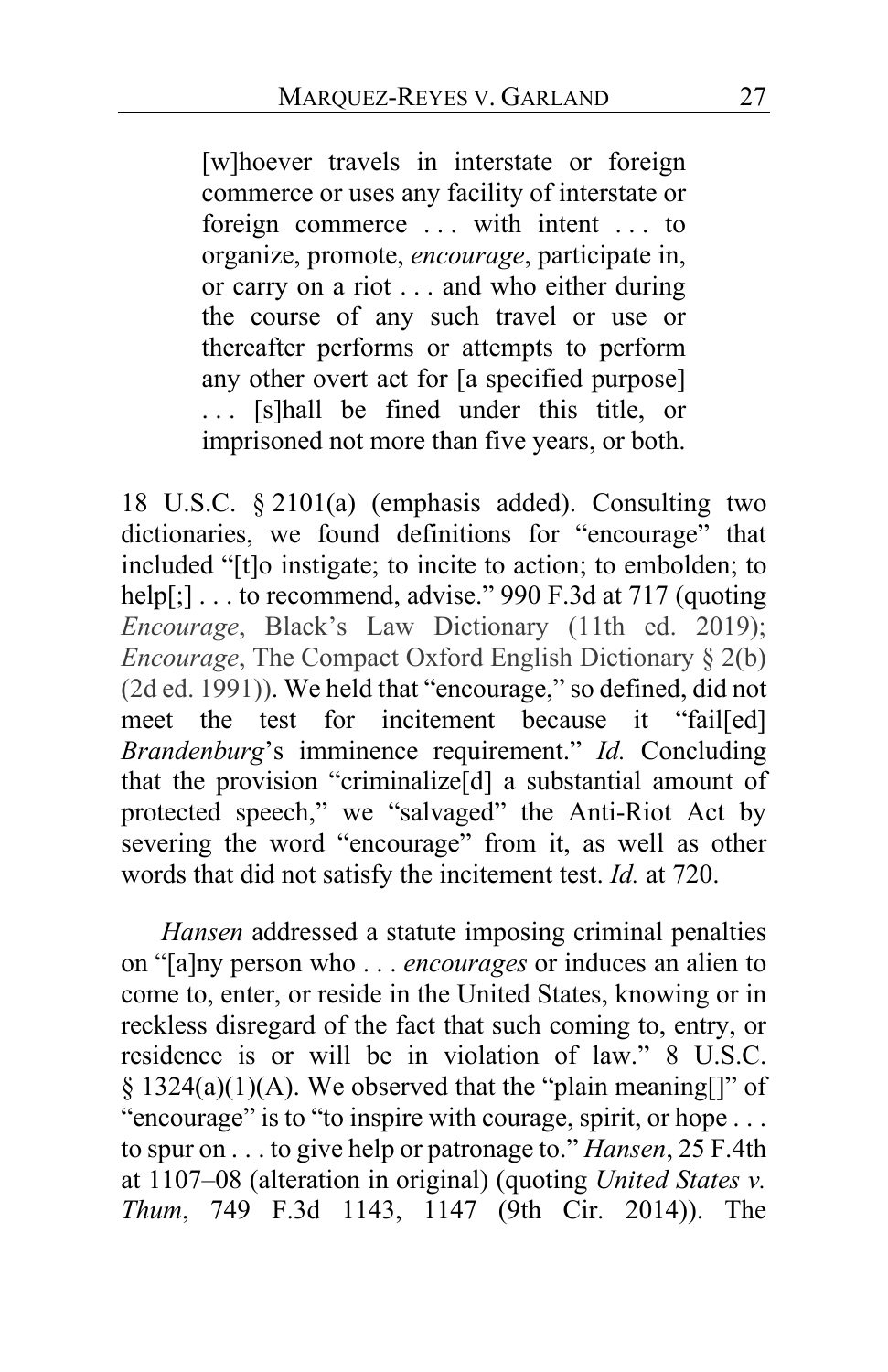government maintained in *Hansen*, as it does here, that the provision was "limited to speech integral to criminal conduct, specifically solicitation and aiding and abetting." *Id.* at 1109. We rejected that argument, reasoning in part that section  $1324(a)(1)(A)$  contains a separate provision penalizing aiding and abetting, so interpreting "encourages" to mean "aids and abets" would make one of the provisions "superfluous." *Id.* (citing 8 U.S.C. § 1324(a)(1)(A)(v)(II)).

*Hansen* acknowledged that the "encourages" provision "encompasse[d] some criminal *conduct*," such as "procuring and providing fraudulent documents and identification information to unlawfully present aliens, assisting in unlawful entry, misleadingly luring aliens into the country for unlawful work, and smuggling activities." *Id.* at 1109 (emphasis added). Considering those examples, we concluded that the provision had a "relatively narrow legitimate sweep." *Id.* And it troubled us that "many of these crimes seem also to be encompassed by the other subsections of  $1324(a)(1)(A)$ , leaving subsection (iv)'s plainly legitimate sweep little independent work to do." *Id.*

In comparison, we concluded, the provision covered "a substantial amount of protected speech," including "[m]any commonplace statements and actions." *Id.* at 1110. For example, the "plain language" of the provision covered "knowingly telling an undocumented immigrant 'I encourage you to reside in the United States.'" *Id.* We emphasized that that statement was "protected by the First Amendment." *Id.* As the Supreme Court explained in *United States v. Williams*, 553 U.S. 285 (2008), such a statement is protected "abstract advocacy." *Id.* at 299–300 (giving the example "I encourage you to obtain child pornography"). *Hansen* offered several other examples of protected speech covered by the "encourages" provision, including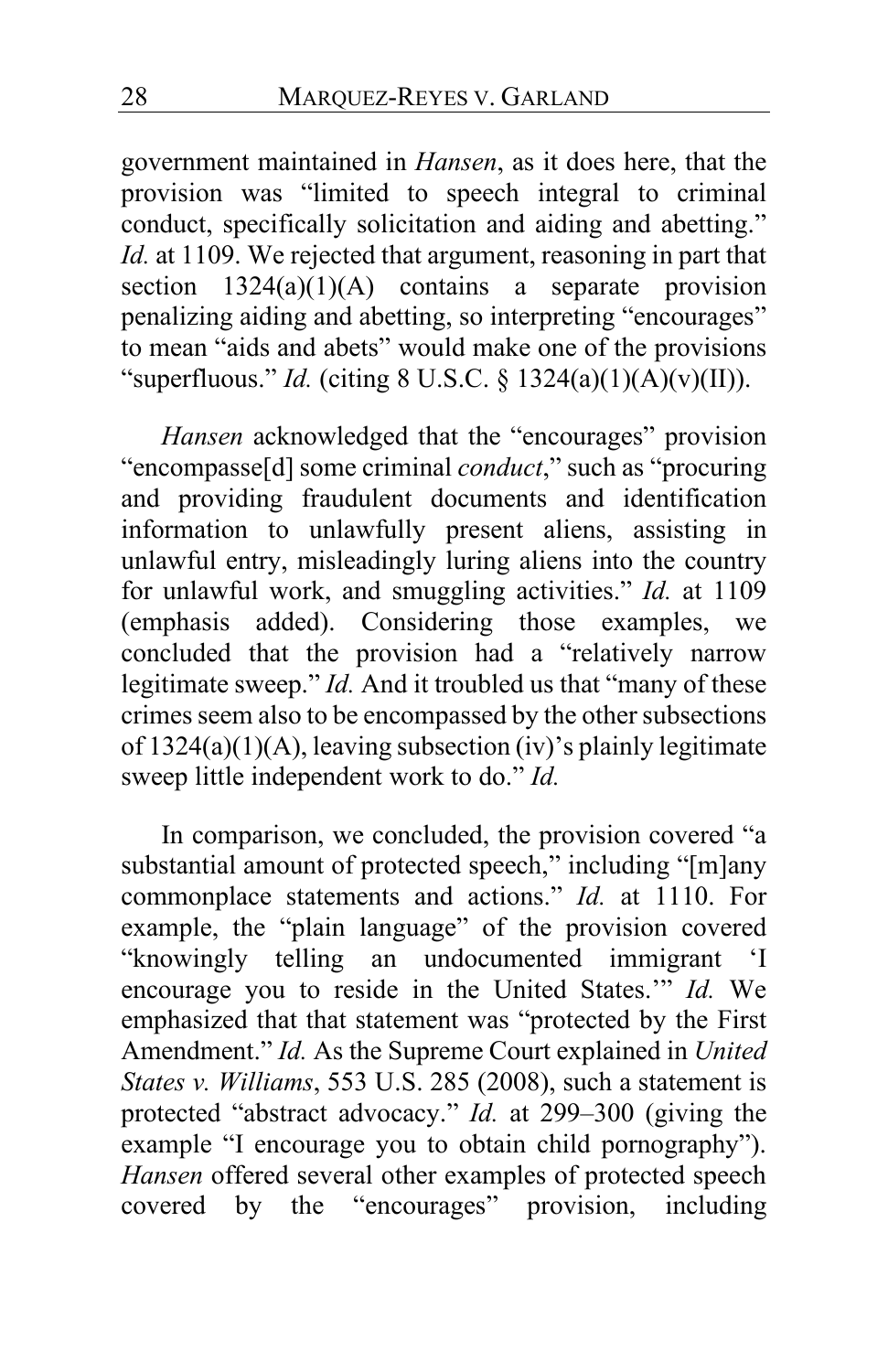"encouraging an undocumented immigrant to take shelter during a natural disaster, advising an undocumented immigrant about available social services, telling a tourist that she is unlikely to face serious consequences if she overstays her tourist visa, or providing certain legal advice to undocumented immigrants." *Hansen*, 25 F.4th at 1110. Concluding that the "chilling effect" of the provision was "substantial," we invalidated it as overbroad. *Id.* at 1110–11.

2. The smuggling statute we interpret in this case provides that "[a]ny alien who at any time knowingly has encouraged, induced, assisted, abetted, or aided any other alien to enter or to try to enter the United States in violation of law is inadmissible." 8 U.S.C.  $\S$  1182(a)(6)(E)(i). The majority opinion reads the word "encouraged" as limited to its "criminal-law sense of solicitation or aiding and abetting." Majority Op. [11](#page-10-0)[–12.](#page-11-0) By doing so, it parts ways with *Rundo* and *Hansen*. To justify that departure, the majority maintains—impermissibly in my view—that it can save the statute's unconstitutionality by construing "encourage" not according to its ordinary English meaning but as a legal term of art, equivalent to "solicitation or aiding and abetting." *Id.* This maneuver falters for several reasons.

As evidence that "encourage" has a "narrower, criminallaw" meaning, the majority quotes the Model Penal Code's definition of criminal solicitation, which provides that a person is guilty of solicitation to commit a crime "if with the purpose of promoting or facilitating its commission he commands, *encourages* or requests another person to engage in specific conduct that would constitute such crime." Majority Op. [10–](#page-9-0)[11](#page-10-1) (emphasis in original) (quoting Model Penal Code § 5.02(1)).

First, relying on the Model Penal Code definition of "criminal solicitation" to define "encourage" is circular, as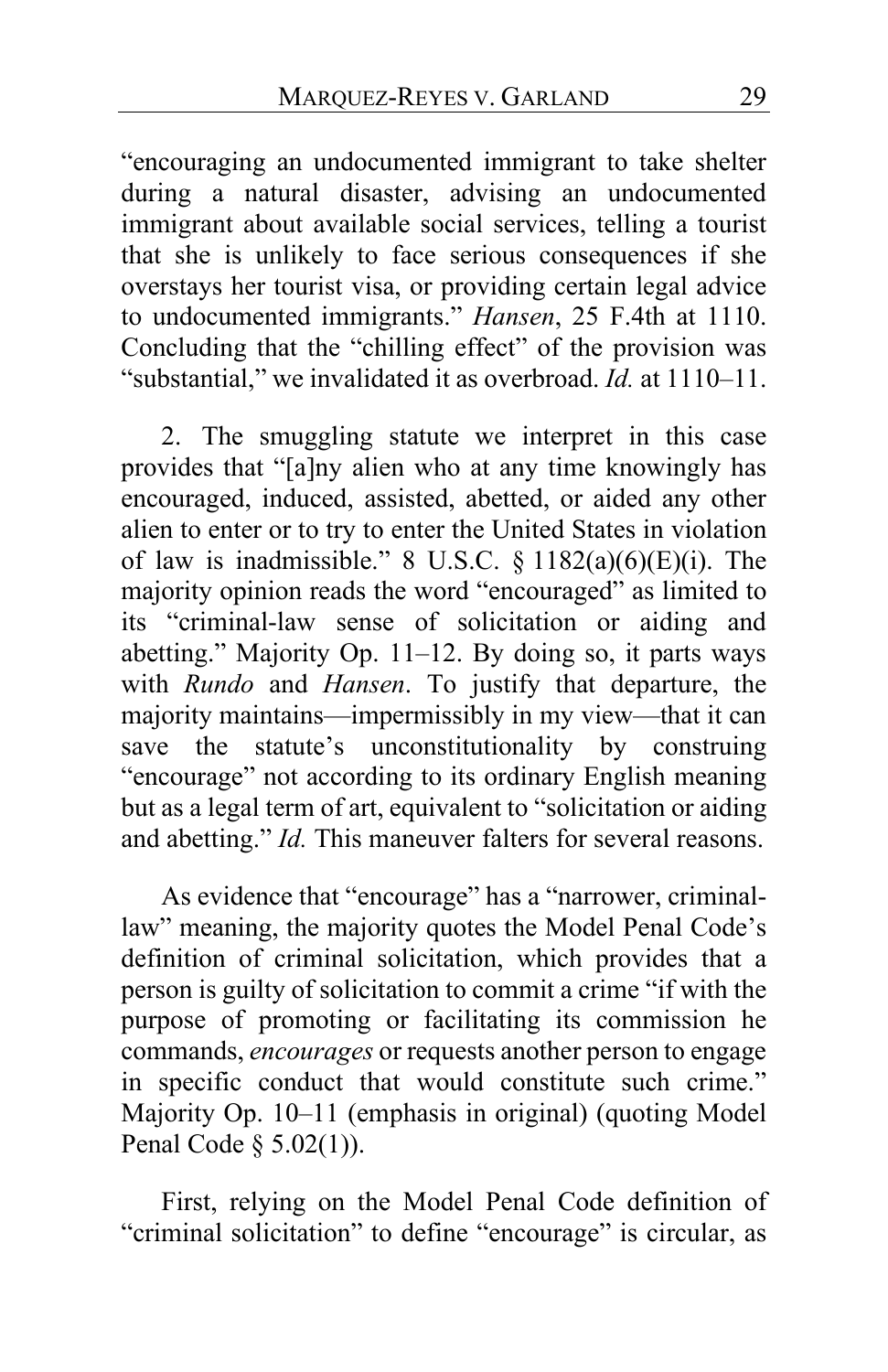the definition *uses* the word "encourage"; it does not define it, narrowly or otherwise. Telling us that solicitation includes "encourag[ing] . . . another person to engage in specific conduct that would constitute [a] crime" does not tell us what "encourage" means, and it certainly does not tell us that "encourage" equates to criminal solicitation. *See* Majority Op. [14](#page-13-0) ("'[E]ncouraged' [is] understood to encompass solicitation"). And, of course, precisely because "solicitation" is a common criminal law concept, one would think that if Congress meant "solicited" in 8 U.S.C.  $§ 1182(a)(6)(E)(i)$ , it would have said "solicited," not "encouraged."

Second, the Model Penal Code definition of criminal solicitation the majority relies upon requires that the encouragement relate to a specific crime, but it does not limit the application of the term to conduct rather than speech. And the Model Penal Code definition does not appear to meet our case law's narrow definition of "speech integral to criminal conduct," that is, speech in which "the intent of the actor and the objective meaning of the words used are so close in time and purpose to a substantive evil as to become part of the ultimate crime itself." *Freeman*, 761 F.2d at 552. As we later explained in *United States v. Sineneng-Smith*, 910 F.3d 461 (9th Cir. 2018), *vacated and remanded on other grounds*, 140 S. Ct. 1575 (2020):

> In *Freeman*, we reviewed "convict[ions] on fourteen counts of aiding and abetting and counseling violations of the tax laws, an offense under 26 U.S.C. § 7206(2)." [*Freeman*, 761 F.2d] at 551. We held that the defendant was entitled to a jury instruction on a First Amendment defense as to twelve of the counts because, at least arguably, the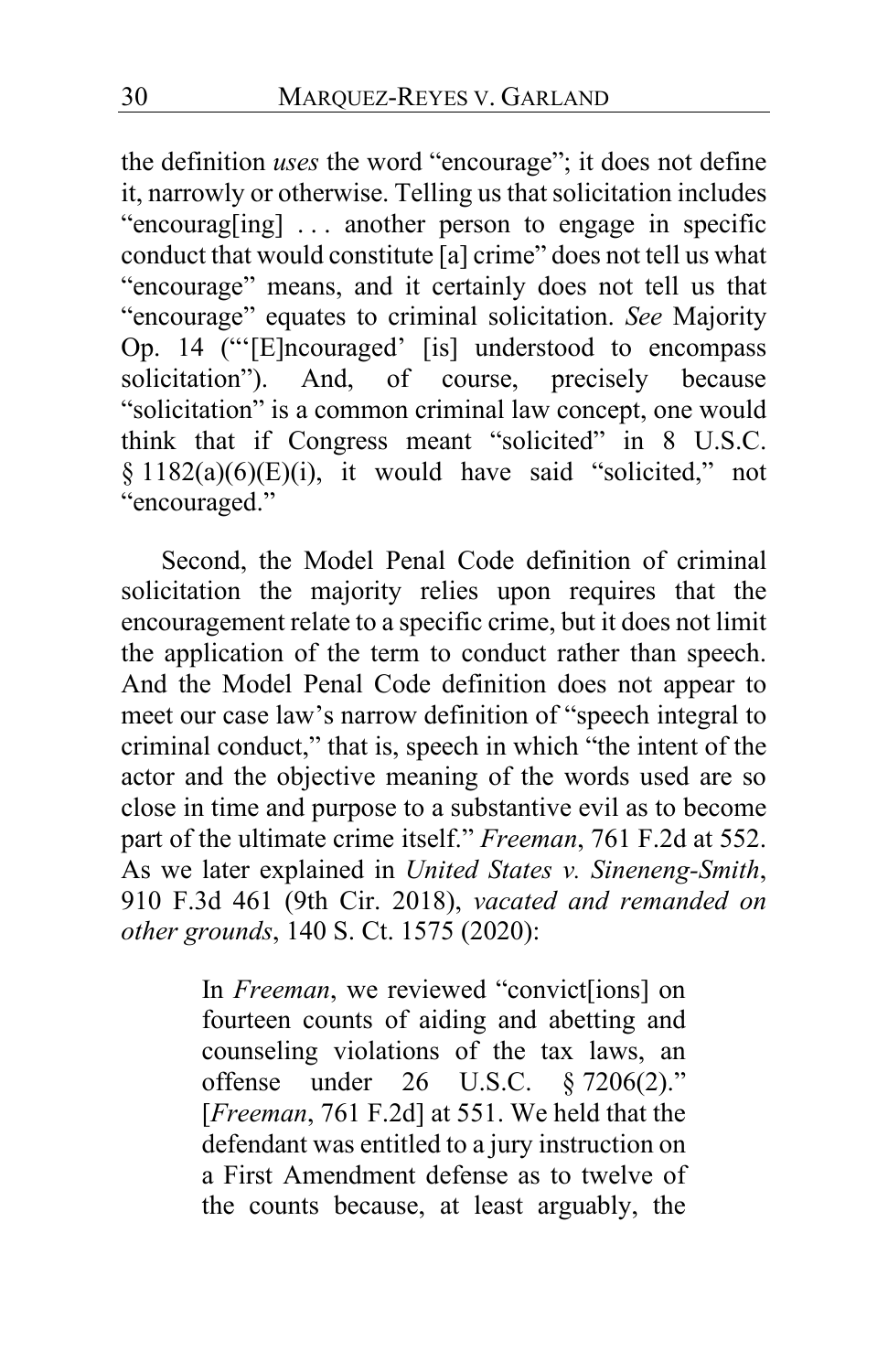defendant made statements about the "unfairness of the tax laws generally." *Id.* at 551–52. Conversely, the defendant was not entitled to the First Amendment instruction on the remaining two counts because the defendant actually assisted in the preparation of false tax returns. *Id.* at 552. We reasoned that "[e]ven if the convictions on these [two] counts rested on spoken words alone, the false filing was so proximately tied to the speech that no First Amendment defense was established." *Id.* As *Freeman* illustrates, although some speech that aids or abets a crime is so integral to the crime itself that it is not constitutionally protected, other speech related to criminal activity is not so integral as to be unprotected.

*Sineneng-Smith*, 910 F.3d at 481 (first, third, and fourth alterations in original).

In my view, our best hope of construing "encouraged" in section  $1182(a)(6)(E)(i)$  sufficiently narrowly to avoid the constitutional problems identified in *Rundo* and *Hansen* would be to hew more closely to our definition in *Freeman* of "speech integral to criminal conduct." In *Freeman*, we concluded that the defendant's speech was integral to criminal conduct because he used speech to "actually assist[] in the preparation of false tax returns." *Sineneng-Smith*, 910 F.3d at 481. In other words, his "speech . . . aid[ed] or abet[ted] a crime." *Id.*

The problem is, if we were to interpret "encouraged" in section  $1182(a)(6)(E)(i)$  to mean "aided and abetted" or "assisted" a crime, we would create a surplusage problem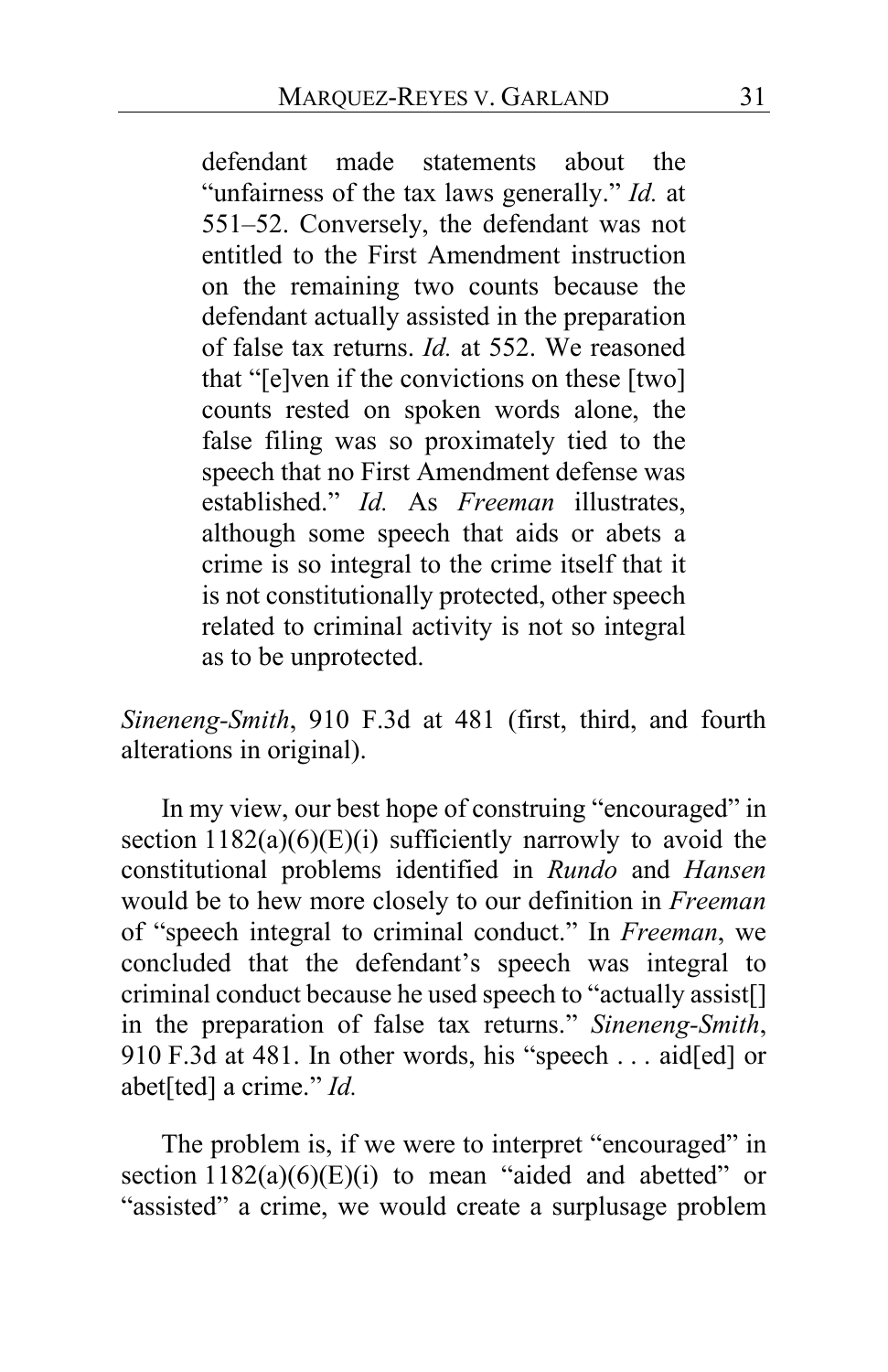similar to the one we addressed in *Hansen*. *See Hansen*, 25 F.4th at 1109. Section  $1182(a)(6)(E)(i)$  separately penalizes "[a]ny alien who at any time knowingly has . . . induced, assisted, abetted, or aided any other alien to enter or to try to enter the United States in violation of law." So if we were to interpret "encouraged" narrowly enough to avoid penalizing protected speech, we would arrive at a situation in which nearly every example of speech or conduct that "encouraged" another alien to enter the United States would also "be encompassed by" the other verbs in section 1182(a)(6)(E)(i), leaving "encouraged" "little independent work to do." *Hansen*, 25 F.4th at 1109. As in *Hansen*, then, I must conclude that section  $1182(a)(6)(E)(i)$  is not "readily susceptible" to a limiting construction that would avoid penalizing too much protected speech. *Id.* at 1110 (quoting *Stevens*, 559 U.S. at 481); *see also id.* at 1110–11 ("[W]e will not rewrite a law to conform it to constitutional requirements for doing so would constitute a serious invasion of the legislative domain and sharply diminish Congress's incentive to draft a narrowly tailored law in the first place." (quoting *Stevens*, 559 U.S. at 481)).

I note that the majority could have interpreted "encouraged" in  $8$  U.S.C.  $\frac{8}{9}$  1182(a)(6)(E)(i) to require an "affirmative act." *See Altamirano v. Gonzales*, 427 F.3d 586, 592 (9th Cir. 2005). The majority hints at that interpretation but does not adopt it. *See* Majority Op. 13, 17–18. The other four verbs in the statute—induced, assisted, abetted, or aided—all imply an *action* that makes it more likely that another person will enter or try to enter the United States. Invoking the canon of *noscitur a sociis*, we could read "encouraged" likewise to require an affirmative act increasing the likelihood of illegal entry or attempted entry into the United States. *See McDonnell v. United States*, 579 U.S. 550, 568–69 (2016). This interpretation would likely